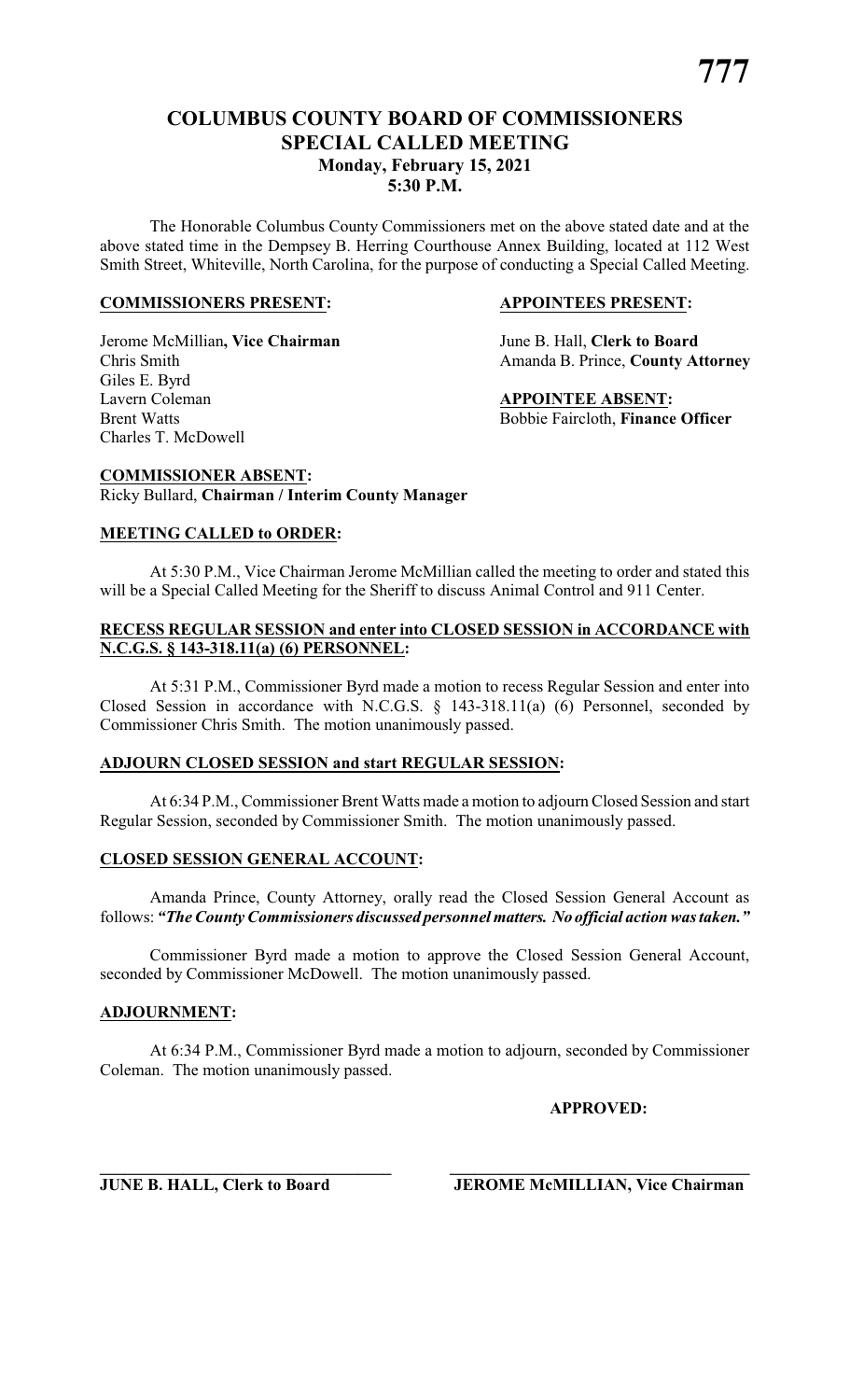# **COLUMBUS COUNTY BOARD OF COMMISSIONERS Monday, February 15, 2021 6:34 P.M.**

The Honorable Columbus County Commissioners met on the above stated date and at the above stated time in the Dempsey B. Herring Courthouse Annex Building, located at 112 West Smith Street, Whiteville, North Carolina, for the purpose of conducting a Regular Session, it being the third Monday.

#### **COMMISSIONERS PRESENT: APPOINTEES PRESENT:**

Ricky Bullard, **Chairman / Interim County Manager** Amanda B. Prince, **County Attorney** Jerome McMillian**, Vice Chairman** June B. Hall, **Clerk to Board** Chris Smith Bobbie Faircloth, **Finance Officer** Giles E. Byrd Lavern Coleman Brent Watts Charles T. McDowell

#### **Agenda Items #1, #2 and #3: MEETING CALLED to ORDER, INVOCATION and PLEDGE of ALLEGIANCE:**

At 6:34 P.M., Chairman Ricky Bullard called the February 15, 2021 Columbus County Board of Commissioners Regular Session Meeting to order. The invocation was delivered by Commissioner Brent Watts. Everyone in attendance stood and pledged Allegiance to the Flag of the United States of America which was led by Commissioner Chris Smith.

# **Agenda Item #4: BOARD MINUTES APPROVAL:**

Commissioner McDowell made a motion to approve the 01-27-2021 Special Called Meeting Minutes with a correction of the day of the meeting, and the 02-01-2021 Regular Session Meeting, as recorded, seconded by Commissioner Byrd. The motion unanimously passed.

#### **Agenda Item #5: PUBLIC INPUT (BY TELEPHONE, E-MAIL OR LETTER).**

Chairman Bullard opened the floor for Public Input. No Public Input was received either orally or written.

#### **Agenda Item#6: RESOLUTION-RESOLUTIONSUPPORTING the CONSTRUCTION of a NEW FACILITY for the FOOD BANK of CENTRAL and EASTERN NORTH CAROLINA at WILMINGTON for the BENEFIT of HEALTH and WELL-BEING of CHILDREN, SENIORS and ADULTS across COLUMBUS COUNTY:**

Darlene Powell, Council Member - Wilmington Branch, requested Board approval and adoption of the following Resolution Supporting the Construction of a New Facility for the Food Bank of Central and Eastern North Carolina at Wilmington for the Benefit of the Health and Well-Being of Children, Seniors and Adults across Columbus County.

#### **RESOLUTION SUPPORTING THE CONSTRUCTION OF A NEW FACILITY FOR THE FOOD BANK OF CENTRAL & EASTERN NORTH CAROLINA AT WILMINGTON FOR THE BENEFIT OF THE HEALTH AND WELL-BEING OF CHILDREN, SENIORS AND ADULTS ACROSS COLUMBUS COUNTY**

**WHEREAS,** the Wilmington branch of the Food Bank of Central & Eastern North Carolina actively partners with 11 organizations across Columbus County to serve food insecure children, seniors, and families; **and**

**WHEREAS,** prioritizing the health and wellness of our residents is of utmost importance; more than 13,000 people in Columbus County are food insecure, including almost 4,460 children and nearly 4,570 seniors; **and**

**WHEREAS,** the Food Bank nourished thousands of Columbus County residents over the past year by providing more than 2,851,000 pounds of food to local hunger relief agencies across Columbus County; **and**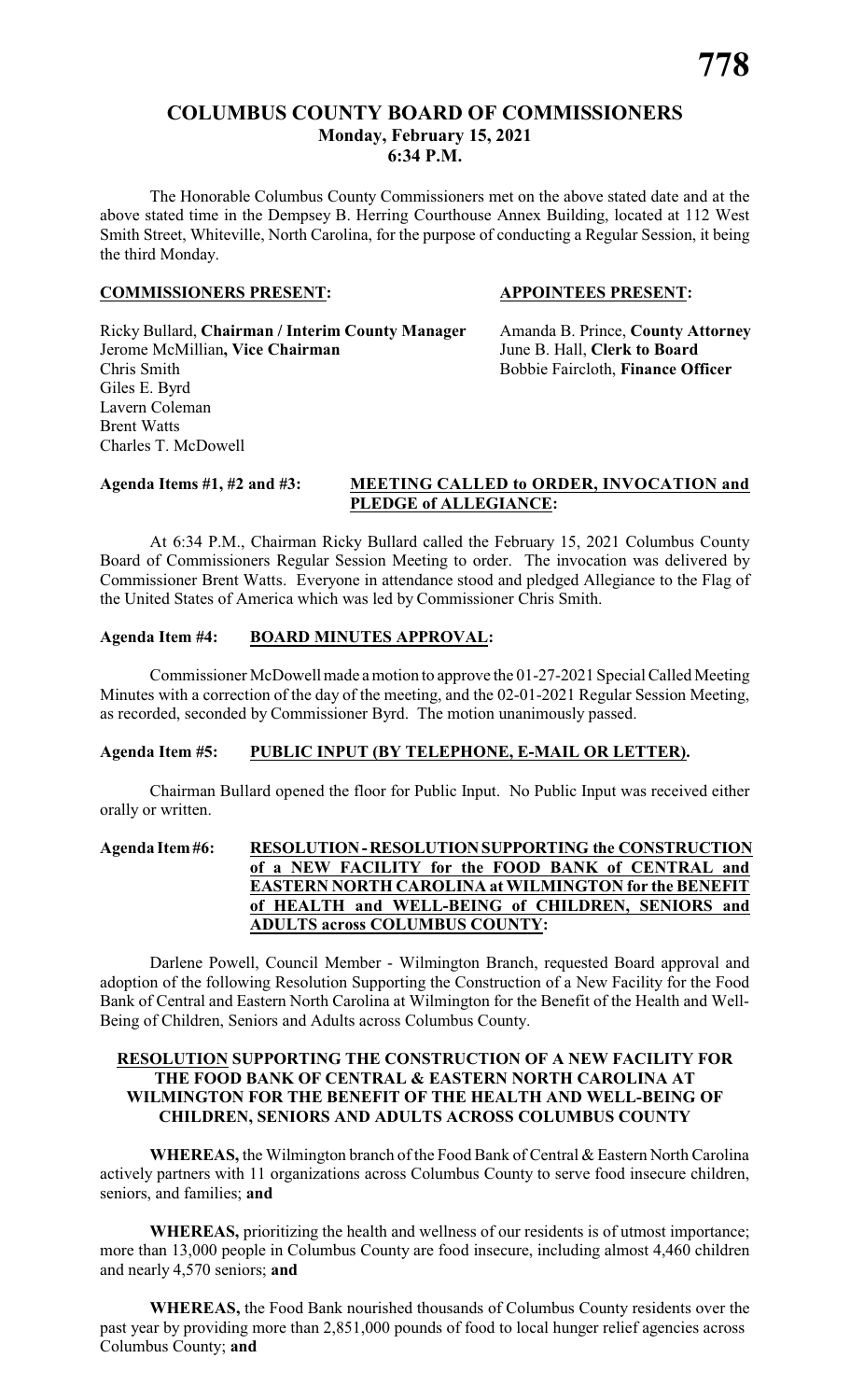**WHEREAS,** partnerships with the Food Bank and health care organizations, schools, colleges, universities and correctional facilities aim to build solutions to end hunger in Columbus County and across southeastern North Carolina; **and**

**WHEREAS,** the Food Bank and its partners look to empower the communities they serve through education and advocacy to help them overcome food insecurity; **and**

**WHEREAS,** the Food Bank is committed to providing disaster relief following weather events and the pandemic for as long as it takes the community to recover.

**NOW, THEREFORE BE IT RESOLVED,** that the Board of County Commissioners of Columbus County, North Carolina, supports the construction of a new facility for the Food Bank of Central & Eastern North Carolina at Wilmington to support the health and well-being of the people of Columbus County and southeastern North Carolina.

**BE IT FURTHER RESOLVED** that the Board of County Commissioners of Columbus County, North Carolina, will explore the potential for future collaboration and partnership with the Food Bank of Central & Eastern North Carolina at Wilmington.

**BE IT FURTHER RESOLVED** that the Board of County Commissioners of Columbus County, North Carolina, requests that the State of North Carolina invests in the health and well-being of its residents through financial support for the construction of a new facility for the Food Bank of Central & Eastern North Carolina at Wilmington.

APPROVED and ADOPTED this the 15<sup>th</sup> day of February, 2021.

### **COLUMBUS COUNTY BOARD OF COMMISSIONERS**

**/s/** *RICKY BULLARD* **, Chairman** */s/JEROME McMILLIAN***, Vice Chairman** */s/ LAVERN COLEMAN /S/***/** *BRENT WATTS /s/ CHARLES T. McDOWELL* **ATTESTED BY: /s/** *AMANDA B. PRINCE***, County Attorney /s/** *JUNE B. HALL***, Clerk to the Board**

**/s/** *CHRIS SMITH* **/s/** *GILES E. BYRD* 

Commissioner Byrd made a motion to approve and adopt the Resolution Supporting the Construction of a New Facility for the Food Bank of Central and Eastern North Carolina at Wilmington for the Benefit of the Health and Well-Being of Children, Seniors and Adults across Columbus County, seconded by Commissioner Coleman. The motion unanimously passed.

#### **Agenda Item #7: BRUNSWICK VOL**U**NTEER FIRE DEPARTMENT - REQUEST for PUBLIC HEARING:**

Gordon Graham, Chairman of the Board of Directors, requested a Public Hearing be established for April 05, 2021, at 6:30 P.M. for Brunswick Volunteer Fire Department.

Commissioner McDowell made a motion to establish April 05, 2021, at 6:30 P.M., for Brunswick Volunteer Fire Department, seconded byCommissioner Watts. Themotion unanimously passed.

#### **Agenda Item #8: SOCIAL SERVICES - MONTHLY ADMINISTRATIVE UPDATE:**

Algernon McKenzie, Social Services Director, delivered the following Monthly Administrative Update.

Columbus County DSS continues to participate in the Covid-19 planning calls during the week. We receive updates on the County's and State's Covid-19 status. Information about resources and vaccines is shared with the group.

During the month of January, we have seen an increase in the number of applications for energy assistance since individuals can now apply for both the Crisis and the Low Income Energy Assistance Program on line. The state recently extended the processing time from 3 days to 10 days from the date of application. This has been a great help for staff to be able to get applications processed with the increase in on line applications. During the month of January additional staff were pulled to assist with the increase in applications.

During the month of January, I participated on two statewide calls and the NC Directors Association call. During these calls we received updates on Food & Nutrition and Medicaid Transformation.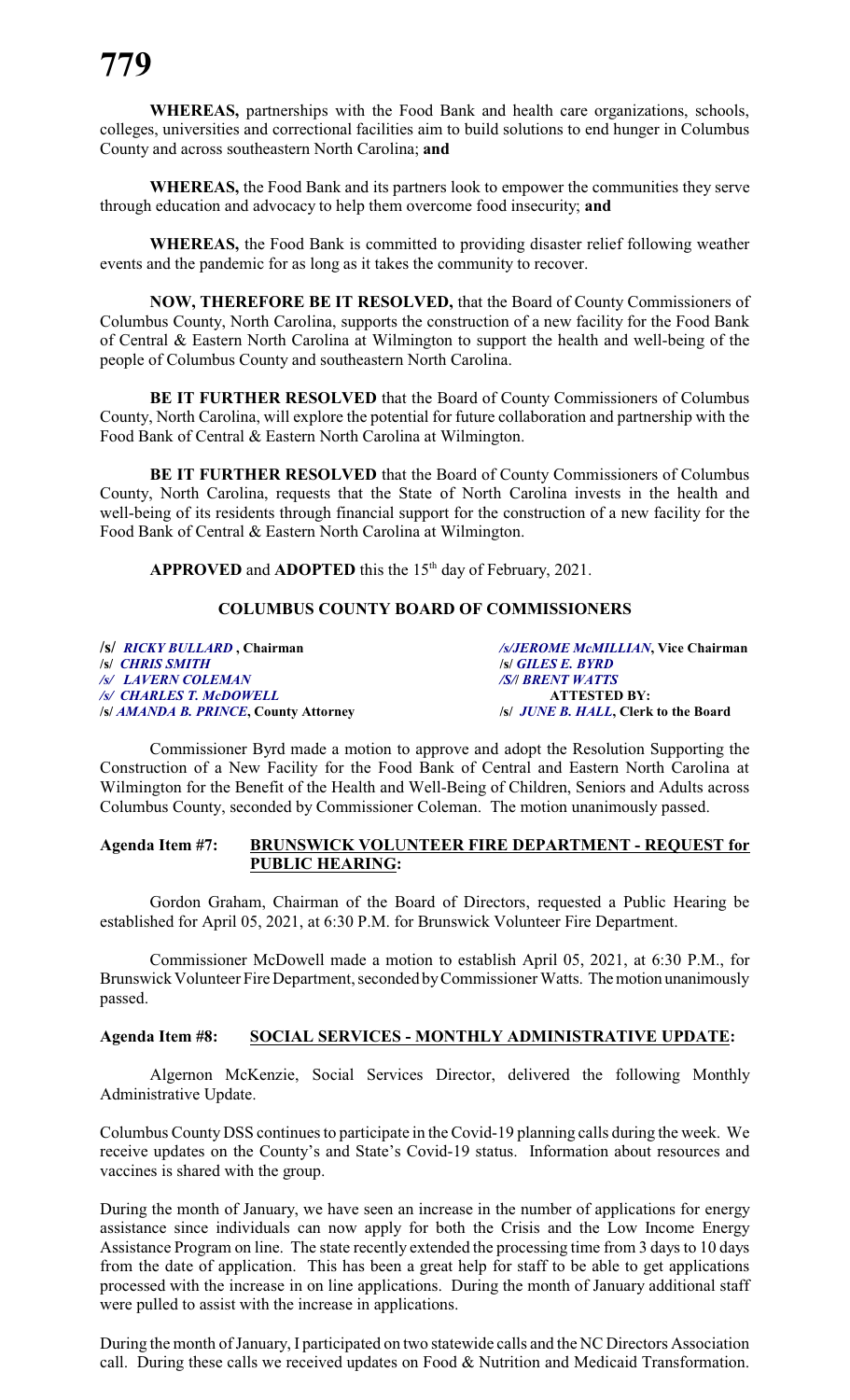The state is working with the health plans around its ability to provide health care and medical transportation to medicaid recipients across the state. We also received some guidance on Covid-19 vaccinations for adults that are under guardianship in the local DSS agency. As guardian of the person, local agencies will be responsible for signing consents for them to receive the vaccine. This includes adults and children in our custody.

We are now able to have child support court back in the Columbus County Courthouse instead, of having to travel to Hallsboro. This will hopefully save time and allow more cases to be heard, making the unit even more productive in securing income for children in need.

Columbus County DSS continues to provide needed services and benefits to our citizens during this pandemic. We continue to make mandated home visits in Adult and Child Protective Services. We are having virtual staffing and court prep sessions in an effort to maintain social distancing. The social work staff are able to do this with laptops purchased with relief funds provided by the state.

Lastly, we continue to provide personal protective equipment and cleaning common areas throughout the day, washing hands, wearing mask, and social distancing continue to be stressed during work hours.

| <b>PROGRAM</b>                              | <b>STATISTICS</b>                                                                                                                                                                                         |
|---------------------------------------------|-----------------------------------------------------------------------------------------------------------------------------------------------------------------------------------------------------------|
| <b>Adult Services (APS)</b>                 | APS Reports Accepted: 10<br>County Wards: 24<br>Number of Payee Cases: 17<br><b>Adults Served APS: 2</b><br>Number of Medicaid Transportation Trips: 1038<br>Amount Requested for Reimbursement: \$19,824 |
| <b>Children's Protective Services (CPS)</b> | Reports Accepted: 24<br>Reports Screened out: 24<br>Families Receiving In-Home Services: 47<br>Children Served: 92<br>Contacts with Families Monthly: 420<br>Assessments: 21                              |
| <b>Foster Care</b>                          | Foster Children in Foster Homes: 69<br>Children Placed Outside County: 6<br>Agency Adoptions: 0<br>Pending Adoptions: 1<br><b>Total Foster Homes Licensed: 2</b><br>Total Children in Foster Care: 73     |
| <b>Work First Employment (TANF)</b>         | Applications Taken: 19<br>Applications Approved: 22<br><b>Individuals Receiving Benefits: 223</b><br>Entered Employments: 0<br>Number in Non-Paid Work Experience: 0                                      |
| <b>Program Integrity</b>                    | Collections for Fraud: \$1,587.00<br>New Referrals: 0<br>Cases Established: 0                                                                                                                             |
| Day Care                                    | Children Receiving Day Care Assistance: 341<br>Children on the Waiting List: 467<br>Amount Spent on Day Care Services: \$113,145.0                                                                        |

#### **January 2021 Human Services**

| <b>Economic Services</b>    |                                                                                                             |  |  |  |  |  |
|-----------------------------|-------------------------------------------------------------------------------------------------------------|--|--|--|--|--|
| <b>PROGRAM</b>              | <b>STATISTICS</b>                                                                                           |  |  |  |  |  |
| <b>Food &amp; Nutrition</b> | Applications Taken: 179<br>Applications Approved: 197<br>Active Cases: 6,105<br>Benefits Issued: \$2,219.91 |  |  |  |  |  |

Participants Served: 12,322

# **January 2021**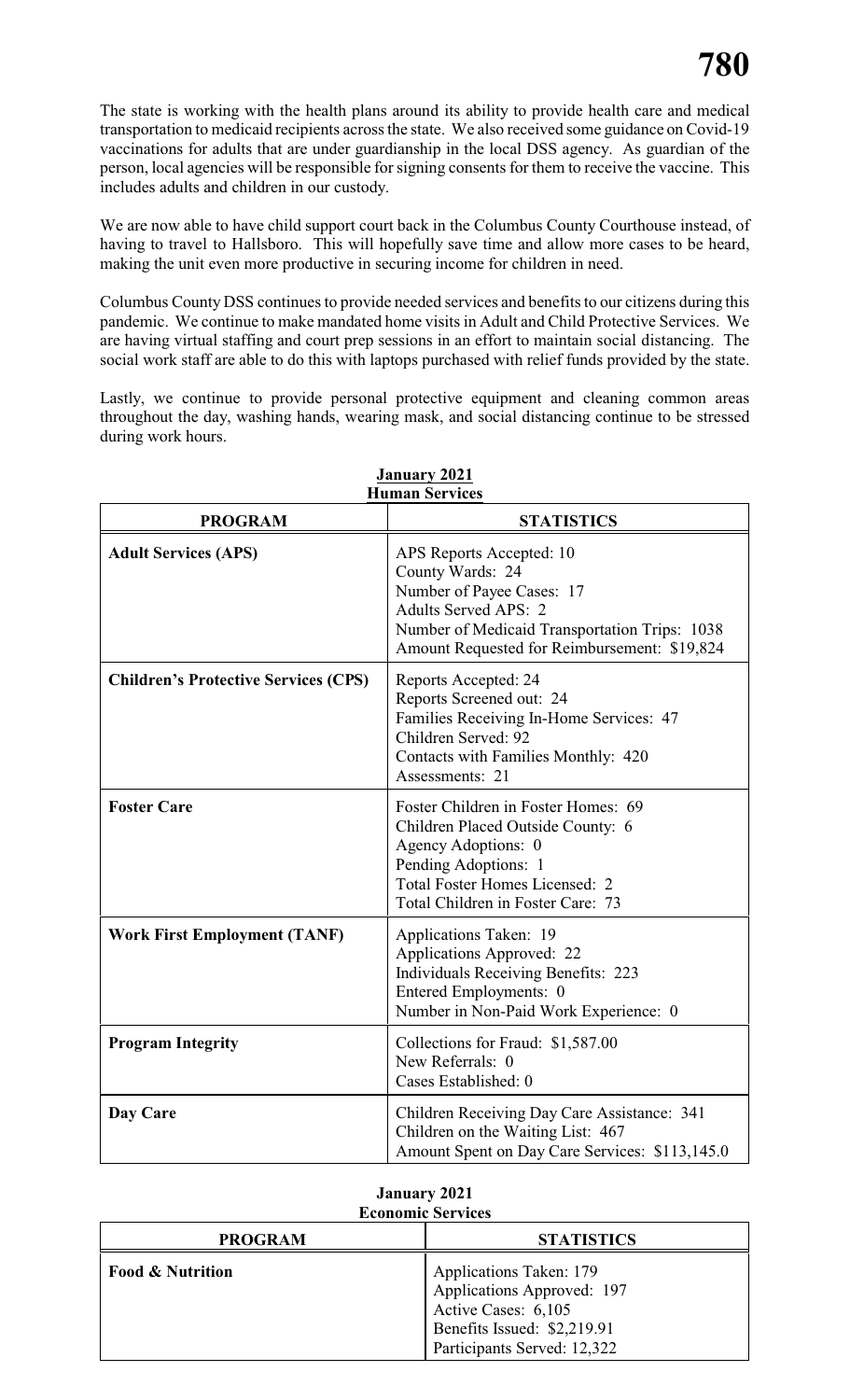| <b>Adult Medicaid</b>                   | Applications Taken: 96<br>Cases Terminated: 19<br>Redeterminations: 310<br><b>Applications Processed: 132</b>                                          |
|-----------------------------------------|--------------------------------------------------------------------------------------------------------------------------------------------------------|
| <b>Family &amp; Children's Medicaid</b> | Applications Taken: 273<br>Applications Processed: 410<br>Redeterminations: 299<br>Total Medicaid Cases: 14,195<br>Total Individuals Receiving: 21,272 |
| <b>Child Support</b>                    | <b>Absent Parents Located: 38</b><br>Orders Enforced: 727<br>Active Cases: 3,712<br>Collections: \$386,386.00                                          |

# **Economic Services Program Narrative**

Child Support/Paralegal and Work First Cash/Medicaid Transportation/Maintenance and Housekeeping Adult Medicaid//Rest Home and Nursing Home/Community Alternatives Program (CAP)

Submitted by Cyndi Hammonds, Income Maintenance Administrator

Reporting Month: January 2021

# **News/Updates/Vacancies**

# **Adult and Family & Children's Medicaid:**

Both of the Medicaid Teams have started training again for the Medicaid Transformation to Managed Care in July 2021. It began in 2019 to "go live" in July 2020 however funding was stopped. Under NC Medicaid Managed Care, the State is contracting with 5 Prepaid Health Plans that will assume all the risk for the members they cover. These Health Plans will be paid a pre-determined set rate per person monthly to provide health care services. Beneficiaries will be able to choose their Prepaid Health Plan. Approximately 1.6 million of the 2.3 million Medicaid beneficiaries across the state will transition to NC Medicaid Managed Care in July 2021. Open Enrollment begins March 15, 2021. All Medicaid staff are having to be trained on the preparation of the responsibilities of each party and how to answer or direct the calls that workers will get from beneficiaries. This team has 3 vacancies and 4 in training.

# **Child Support and Paralegal:**

Child Support Court has gone back into court and has been moved back to Whiteville instead of us going to Hallsboro. We only had one day of court in January and one day was cancelled by the Chief Justice of the Supreme Court of NC. This department continues to schedule appointments for DNA testing or signing of Voluntary Support Agreements and are meeting the clients in the parking lot. This does not happen often but when it is a necessity to help the client or the absent parent. Our paralegal completed 209 orders. We have 4 vacancies on this team and one currently being trained.

# **Food and Nutrition Services:**

We continue to see an increase in applications since USDA continues to approve waivers in this department. The requirement to work for a certain population is still waived which is one of the causes for the increase and the other being during the time period when we have our Energy Programs taking more applications those workers are encouraging applicants that are not receiving Medicaid and Food and Nutrition to apply to help with their situations. The State has also requested approval from USDA for another Pandemic EBT card for all school age children and we are waiting for this final decision. This increases our added activities due to people moving and it falls back on the county to try to find addresses for returned cards. This team has 1 vacancy and 2 in training.

# **Work First Cash/Medicaid Transportation/Interpreter/Maintenance and Housekeeping/Deputy:**

- Our Medicaid Transportation billing problem has been fixed and payment for trips are currently being reimbursed to our vendors.
- WorkFirst continues to complete applications and recertification timely. The State Audited some records on a follow-up and found no errors in the cases they reviewed.
- Our Interpreter is helping with the Energy Programs as applications have greatly increased lately.
- Maintenance and Housekeeping continue to clean and sanitize the building throughout the day.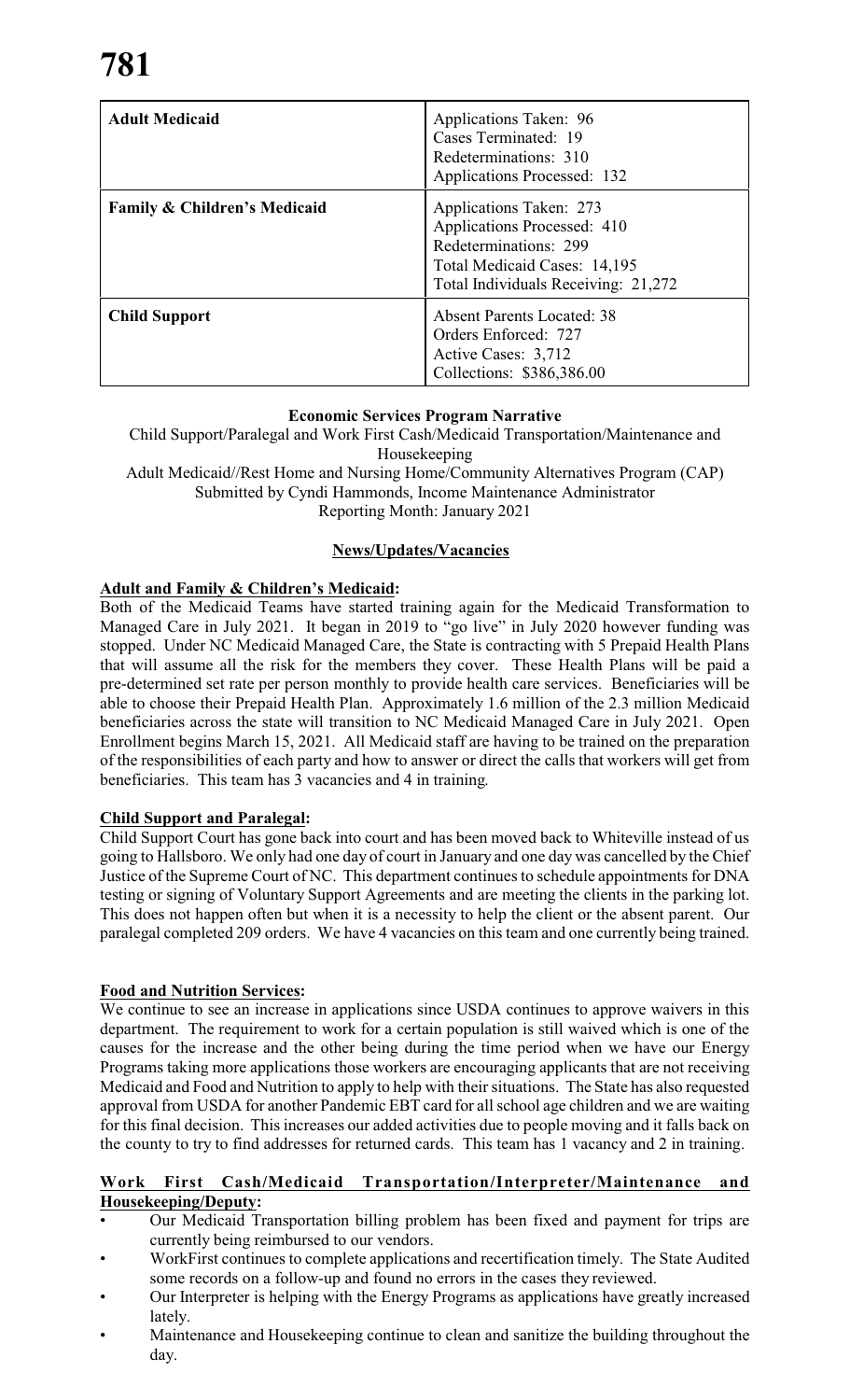**All Economic Services Staff including supervisors and lead workers stopped all work in their regular programs for 1 day to help the Energy program get their flood of applications completed within the state mandated timeframe. They had received so many applications in a short span of time that it was impossible for the Energy staff to complete these applications and get them out under the mandated timeframe.** 

#### **HUMAN SERVICES BOARD REPORT Melinda H. Lane, Program Manager Vacancies/Updates/News for January 2021**

#### **Intake/Investigation/Assessment:**

The Intake/Investigation/Assessment Unit is now fully staffed. The most recent new hire is a Social Worker that left for another county, but decided she wanted to come back to Columbus County DSS because of the feeling of family that is really important to staff, especially to Social Workers that deal with so much stress every day and need a support system. This Unit continues to make mandated contacts to provide needed services to families and children while continuing to utilize precautions due to COVID-19. This Unit has not slowed down in its day-to-day activities of contacts with children, families, and other resource agencies. The Regional Child Welfare Consultant (RCWC) is making monthly contacts to review agency data, policy updates, and casework.

#### **In-Home Services:**

The In-Home Services Unit continues to have one vacancy. A recent hire came from within the agency. The last position has been reposted and interviews are scheduled. This Unit continues to make mandated contacts, although short-staffed, to provide needed services to families and children while continuing to utilize precautions due to COVID-19. This Unit has not slowed down in its day-to-day activities of contacts with children, families, and other resource agencies. The Regional Child Welfare Consultant (RCWC) is making monthly contacts to review agency data, policy updates, and casework.

#### **Foster Care/Permanency Planning:**

The Foster Care Unit continues to be fully staffed. This Unit continues to make mandated contacts to provide needed services to families and children while continuing to utilize precautions due to COVID-19. DHHS does continue to make some allowances for cases that are stable and with parent visitation by allowing the use of FaceTime, video chats, etc., although more face-to-face visits are now being conducted. Regular updates continue to be provided from the state regarding guidance and information as things evolve. This Unit continues to participate in some "virtual court," but more in-court cases are beginning to be conducted. This Unit has not slowed down in its day-to-day activities of contacts with children, families, and other resource agencies. The Regional Child Welfare Consultant (RCWC) is making monthly contacts to review agency data, policy updates, and casework.

#### **Transitional Unit:**

The Transitional unit currently has one vacancy due to a worker being promoted to Supervisor of another Unit. Staff are working caseloads while assisting the other Child Welfare Units as needed. This Unit continues to make mandated contacts to provide needed services to families and children while continuing to utilize precautions due to COVID-19. The Foster Home Licensing worker continues to begin to move forward slowly with getting more foster homes licensed since COVID-19 has also affected getting all of the required parts of the licensure packet completed. They are conducting one-on-one time for those that might be interested in completing Deciding Together, instead of the MAPP classes. They have sent out packets in an attempt to recruit and train new prospective foster parents. The Regional Child Welfare Consultant(RCWC) is making monthly contacts to review agency data, policy updates, and casework.

#### **Adult Services:**

The Adult Services Unit continues to be fully staffed. This Unit continues to make mandated contacts to provide needed services to the elderly and disabled while utilizing precautions due to COVID-19. Referrals continue to be about the same and this Unit has not slowed down in its day-to-day activities of contacts with the elderly and disabled and resource agencies.

#### **Work First Employment:**

This Unit continues to be fully staffed. A new Supervisor began in this position February 1. She was promoted from within the agency. COVID-19 continues to make an impact on how this Unit conducts day to day business. Telephone interviews for Work First applications, recertification's, short-term services and benefits continue to be allowed. Certain necessary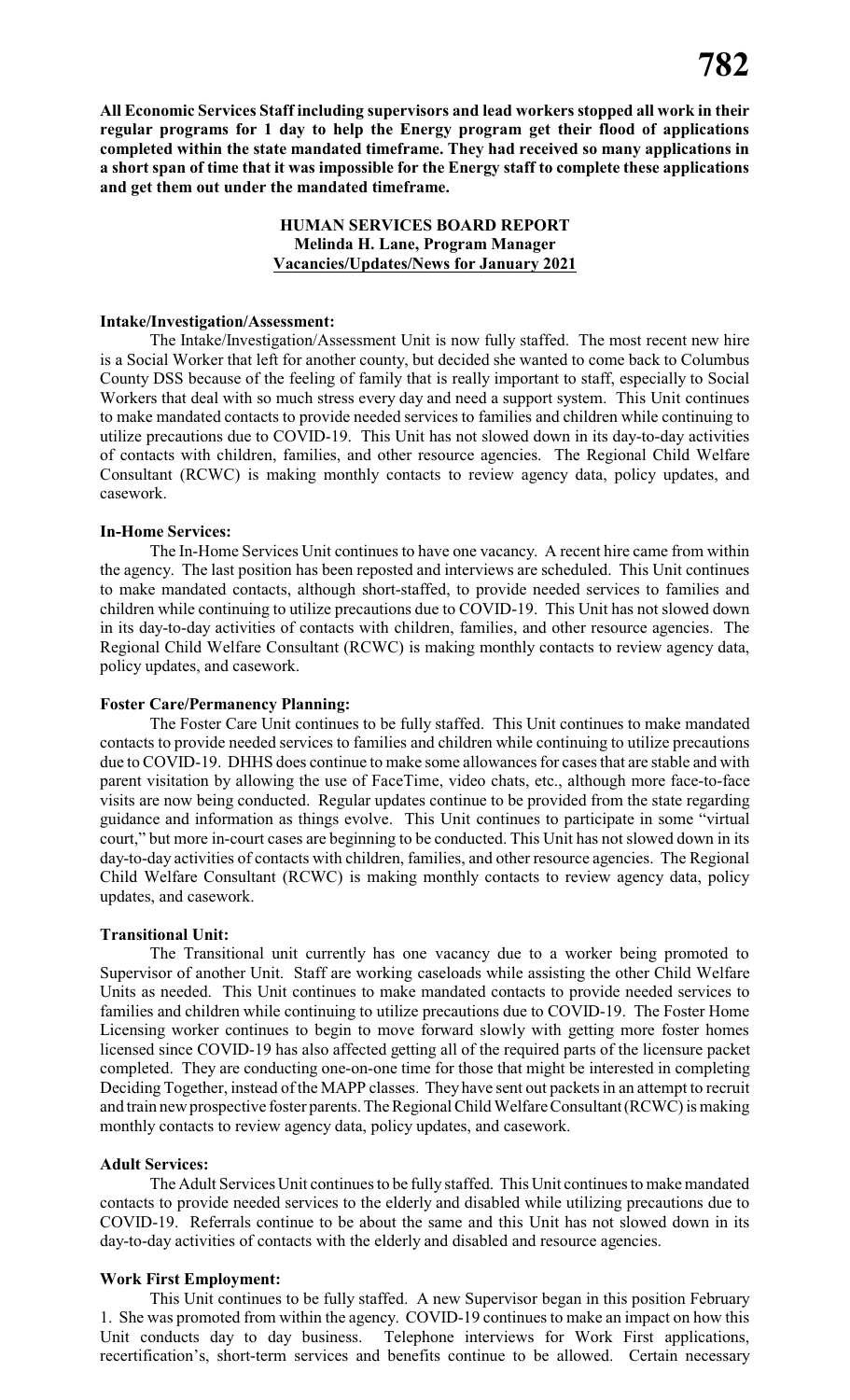application documentation can be mailed to individuals that wish to apply and when received back the worker can conduct telephone interviews to complete that application. Some application information is also being provided for pick-up in the foyer area of the agency. Workers are encouraged to make telephone contacts with clients at least every two weeks to offer support and resources to clients

# **Child Day Care:**

The Child Day Care Unit continues to be fully staffed. A new Supervisor began in this position February 1. COVID-19 continues to make an impact on how this Unit conducts day to day business. Day Care services are continuing to be provided and the state is working with county agencies and day cares to help them stay open as much as possible while providing a safe environment for children. DSS staff continue to work with families to ensure their services stay in place while limiting contact to the telephone as much as possible.

#### **Program Integrity:**

Program Integrity continues to be fully staffed with three workers. COVID-19 continues to limit office visits, encouraging telephone contact. Repayment agreements are being relaxed to help clients during this time.

The Low Income Energy Assistance Program opens up to all ages beginning January 1. Both the Crisis Intervention Program (CIP) and the Low Income Energy Assistance Program (LIEAP) applications are now available on EPASS where applicants can complete and submit applications on-line. Both programs have been very busy since LIEAP opened up to all those that meet the income guidelines. Extra staff within the agency have tried to assist with getting applications caught up. In January 183 CIP applications were completed with 91 approvals and 579 LIEAP applications were completed with 471 approvals. This is an average of over 177 applications being completed each week.

# **Agenda Item #9: PURCHASING - DISCUSSION ON COUNTY GARAGE:**

Stuart Carroll, Purchasing Director, delivered the following discussion on the Columbus County Garage.

- 1. In 2005, recommendations were made about the County Garage;
- 2. The timber was cut at that time, but has grown back up;
- 3. It was suggested that the garage be located behind the Animal Control area and the Sheriff's Office:
- 4. We have 28+ acres; **and**
- **5.** Recommendation has been made to the usage of a lift in lieu of a pit due to OSHA standards.

After in-depth discussion was held relative to the best location for the County Garage, it was the general consensus of the Board for someone to check into the details of this location.

#### **Agenda Item #10: ECONOMIC DEVELOPMENT - UPDATE ON DASHBOARD:**

Dr. Gary Lanier, Economic Development Director, delivered the following update on dashboard.

I have compiled a sample Dashboard, and I need your input. After lengthy discussion among the Board members, it was the general consensus to include the following areas on the Dashboard: golf courses, nearby beaches, close by airports, chambers of commerce, parks and recreation, community-owned hospital, and the use of graphics.

# **Agenda Item #11: BUILDING INSPECTIONS- ELIMINATION of the \$25.00 APPLICATION FEE for PERMIT:**

Wayland Townsend, Building Inspections Director, requested eliminating the \$25.00 application fee for permit. Mr. Garrell also requested other fees to be changed.

Commissioner Smith made a motion to approve a three (3%) percent credit card charge, five and 00/100 (\$5.00) dollars technology charge, eliminate the twenty-five and 00/100 (\$25.00) dollars inspection fee, seconded by Commissioner McDowell. The motion unanimously passed.

# **Agenda Item #12: GOVERNING BODY - BEREAVEMENT POLICY:**

Commissioner McDowell will hold a discussion on the Columbus County Bereavement Policy, and stated the following: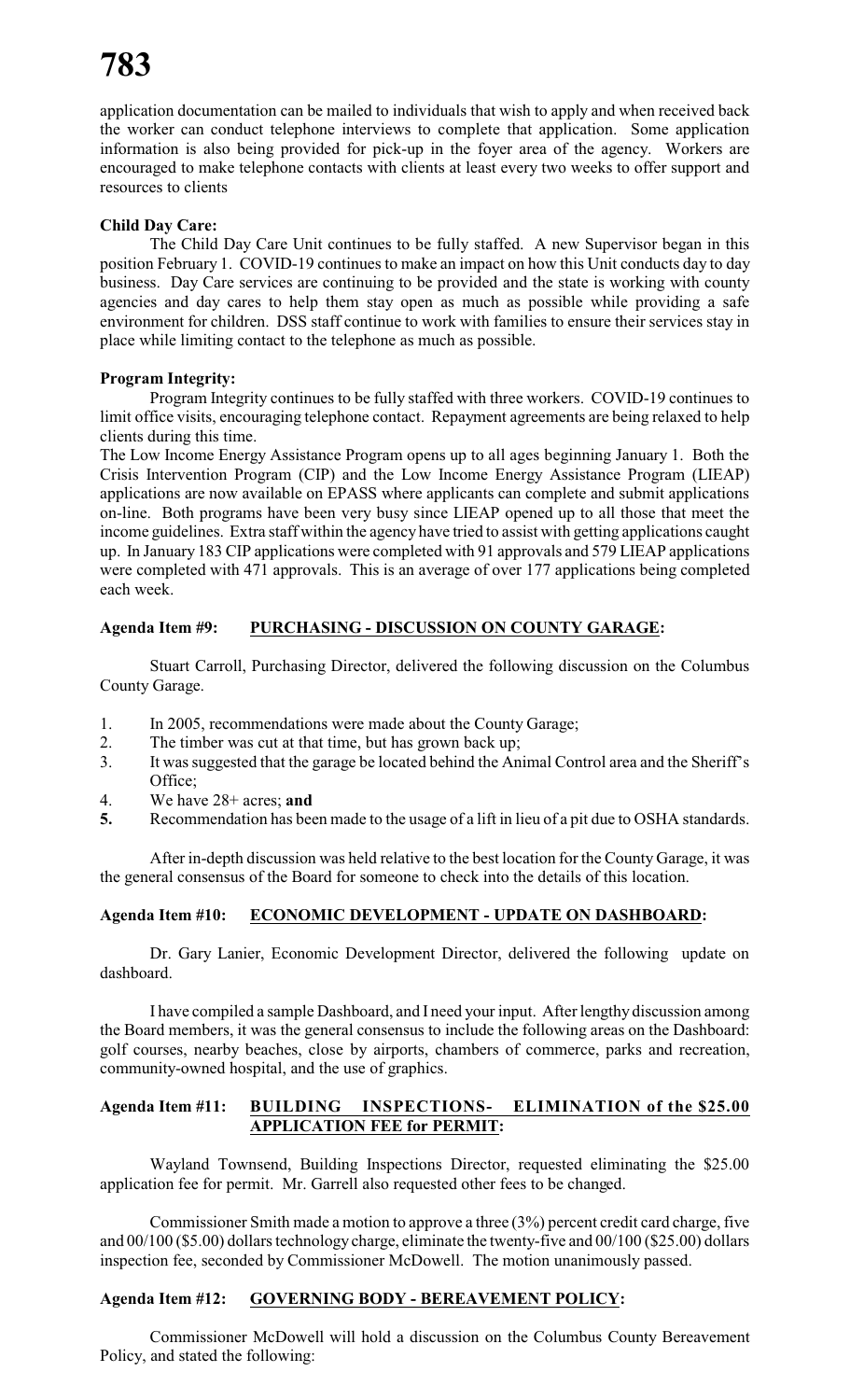- 1. I did not realize that only one (1) day was being allowed for employees who lost a member of their immediate family;
- 2. I think it should state three (3) days; **and**
- 3. I am requesting that the Bereavement Policy be amended to allow three (3) days and allow this to serve as the first reading.

# **Agenda Item #13: APPOINTMENTS - COMMITTEES/BOARDS/COMMISSIONS:**

June B. Hall, Clerk to the Board, requested the following appointments/reappointments/replacements be made to the following boards/committees/commissions.

| <b>COMMITTEE</b>                                                        | ZONE/<br>EВ | PERSON(S)                       | <b>EXPIR.</b><br><b>DATE</b>                  |
|-------------------------------------------------------------------------|-------------|---------------------------------|-----------------------------------------------|
| Cape Fear RPO Rural Transportation Advisory<br>Committee (2 year terms) | Alternate   | -Vacant-                        | <b>HOLD</b>                                   |
| Juvenile Crime Prevention Council                                       | Ш<br>VП     | -Vacant-<br>Dr. Darrin<br>Moore | <b>HOLD</b><br><b>Beverly</b><br><b>Nance</b> |

## **RECESS REGULAR SESSION and enter intoCOLUMBUSCOUNTYWATER and SEWER DISTRICTS I, II, III, IV and V BOARD MEETING:**

At 7:51 P.M., Commissioner McDowell made a motion to recess Regular Session and enter into a **combination meeting** of Columbus County Water and Sewer Districts I, II, III, IV and V Board Meeting, seconded by Commissioner Smith. The motion unanimously passed.

#### **Agenda Item#14: COLUMBUS COUNTY WATER and SEWER DISTRICTS I, II, III, IV and V BOARD MEETING MINUTES:**

February 01, 2021 Columbus County Water and Sewer Districts I, II, III, IV and V Board Meeting **(5 Sets)**

This information will be recorded in Minute Book Number 2 for each Water District, respectively.

### **ADJOURN COMBINATION MEETING of COLUMBUS COUNTY WATER and SEWER DISTRICTS I, II, III, IV AND V BOARD MEETING:**

At 7:52 P.M., Commissioner Byrd made a motion to adjourn the **combination meeting** of Columbus County Water and Sewer Districts I, II, III, IV and V, seconded by Commissioner Smith. The motion unanimously passed.

#### **Agenda Item #15: CONSENT AGENDA ITEMS:**

Commissioner McDowell made a motion to approve the following Consent Agenda Items, seconded by Commissioner Byrd. The motion unanimously passed.

# **TYPE ACCOUNT DETAILS AMOUNT Expenditures** 17-4213-512100 COVID -19 Salaries 10,000 17-4213-512700 COVID-19 Longevity 250 17-4213-518100 COVID-19 FICA 1,000 17-4213-518200 COVID-19 Retirement Contribution 1,000 17-4213-518301 COVID-19 Insurance Contributions 1,000 17-4213-526001 COVID-19 Departmental Supplies 21,247 **Revenues** 17-3581-430172 COVID-19 Grant 34,497

#### A. **Budget Amendments:**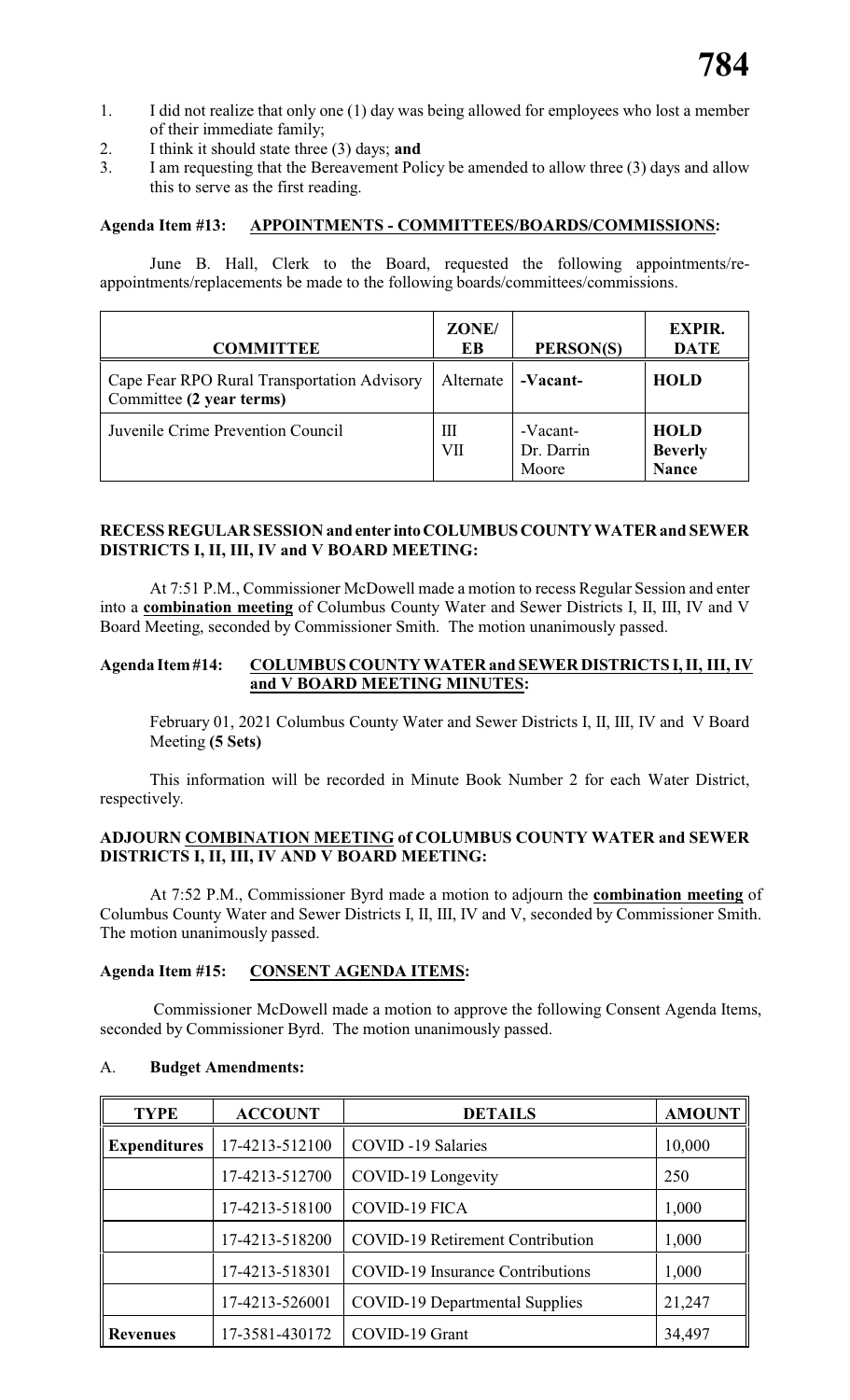| <b>TYPE</b>         | <b>ACCOUNT</b> | <b>DETAILS</b>                   | <b>AMOUNT</b> |
|---------------------|----------------|----------------------------------|---------------|
| <b>Expenditures</b> | 10-4265-535110 | M&R Buildings and Grounds        | \$25,000      |
|                     | 10-4265-550000 | Capital Outlay                   | \$65,000      |
| <b>Revenues</b>     | 10-3991-499101 | <b>Fund Balance Appropriated</b> | \$90,000      |
| <b>Expenditures</b> | 10-5862-569921 | <b>Special Charity Funds</b>     | 20,000        |
| <b>Revenues</b>     | 10-3580-484000 | Donation - Needy Program         | 20,000        |

# B. **Tax Refunds and Releases:**

| <b>Property Value</b>                                       |       |       |                        |                                                                                       | Amount:      |       | \$52.33    |
|-------------------------------------------------------------|-------|-------|------------------------|---------------------------------------------------------------------------------------|--------------|-------|------------|
| Ballard, John (Heirs)                                       |       |       | PROPERTY: 27444        |                                                                                       | Total:       |       | \$66.18    |
| Value: \$6,500.00                                           | Year: | 18/20 | Account:               | 15-01280                                                                              | $Bill#$ :    | 99999 |            |
| release Columbus Rescue(2.60)                               |       |       |                        | Release property value. No reason or deed for this listing. Release Acme Delco(11.25) |              |       |            |
| <b>Property Value</b>                                       |       |       |                        |                                                                                       | Amount:      |       | \$197.23   |
| Banfield, R J & Carolyn                                     |       |       | <b>PROPERTY: 75611</b> |                                                                                       | Total:       |       | \$221.73   |
| Value: \$24,500.00                                          | Year: | 2020  | Account:               | 14-01487                                                                              | $Bill#$ :    | 57455 |            |
|                                                             |       |       |                        | Release value owned by the Town of Whiteville. Release Welches Creek(19.60) release   |              |       |            |
| Whiteville Rescue(4.90)                                     |       |       |                        |                                                                                       |              |       |            |
| Property Value                                              |       |       |                        |                                                                                       | Amount:      |       | \$0.00     |
| Bullard, Jamie Levon                                        |       |       | <b>PROPERTY: 17434</b> |                                                                                       | Total:       |       | \$66.95    |
| Value: \$10,300.00                                          | Year: | 2020  | Account:               | 10-01403                                                                              | Bill#:       | 11738 |            |
|                                                             |       |       |                        | Release value owned by the Town of Fair Bluff. Release Fair Bluff (66.95)             |              |       |            |
| Property Value                                              |       |       |                        |                                                                                       | Amount:      |       | \$82.92    |
| Bullard, Jamie Levon                                        |       |       | <b>PROPERTY: 17434</b> |                                                                                       | Total:       |       | \$95.28    |
| Value: \$10,300.00                                          | Year: | 2020  | Account:               | 10-01403                                                                              | $Bill#$ :    | 61887 |            |
|                                                             |       |       |                        | Release value owned by the Town of Fair Bluff. Release Cole Service(10.30) release    |              |       |            |
| Columbus Rescue(2.06)                                       |       |       |                        |                                                                                       |              |       |            |
| Property Value                                              |       |       |                        |                                                                                       | Amount:      |       | \$0.00     |
| Bullock, Anita R                                            |       |       | PROPERTY: 77128        |                                                                                       | Total:       |       | \$77.35    |
| Value: \$11,900.00                                          | Year: | 2020  | Account:               | 10-01828                                                                              | Bill#: 11746 |       |            |
|                                                             |       |       |                        | Release value owned by the Town of Fair Bluff. Release Fair Bluff (77.35)             |              |       |            |
| Property Value                                              |       |       |                        |                                                                                       | Amount:      |       | \$95.80    |
| Bullock, Anita R                                            |       |       | PROPERTY: 77128        |                                                                                       | Total:       |       | \$98.18    |
| Value: \$11,900.00                                          | Year: | 2020  | Account:               | 10-01828                                                                              | $Bill#$ :    | 61971 |            |
|                                                             |       |       |                        | Release value owned by the Town of Fair Bluff. Release Columbus Rescue(2.38)          |              |       |            |
| <b>Property Value</b>                                       |       |       |                        |                                                                                       | Amount:      |       | \$412.17   |
| Cape Fear Habitat for Humanity                              |       |       | <b>PROPERTY: 00000</b> |                                                                                       | Total:       |       | \$1,234.68 |
| Value: \$5,500.00                                           | Year: | 2020  | Account:               | 01-01642                                                                              | $Bill#$ :    | 99999 |            |
| white ville $(271.36)$ release White ville Rescue $(10.34)$ |       |       |                        | Release city and county taxes should have been coded exempt. Release City of          |              |       |            |
| Property Value                                              |       |       |                        |                                                                                       | Amount:      |       | \$83.72    |
| Chadbourn Industrial Corp                                   |       |       | <b>PROPERTY: 62223</b> |                                                                                       | Total:       |       | \$198.80   |
| Value: \$10,400.00                                          | Year: | 2020  | Account:               | 13-07903                                                                              | $Bill#$ :    | 64001 |            |
|                                                             |       |       |                        | Release value owned by the Town of Chadbourn.Release Columbus Rescue(2.08)            |              |       |            |
| Property Value                                              |       |       |                        |                                                                                       | Amount:      |       | \$0.00     |
| Chadbourn Industrial Corp                                   |       |       | PROPERTY: 60383        |                                                                                       | Total:       |       | \$54.56    |
| Value: \$8,800.00                                           | Year: | 2020  | Account:               | 13-07903                                                                              | $Bill#$ :    | 10348 |            |
|                                                             |       |       |                        | Release value owned by the Town of Chadbourn.Release Town of Chadbourn(54.56)         |              |       |            |
| <b>Property Value</b>                                       |       |       |                        |                                                                                       | Amount:      |       | \$0.00     |
| Chadbourn Industrial Corp                                   |       |       | PROPERTY: 62223        |                                                                                       | Total:       |       | \$64.48    |
| Value: \$10,400.00                                          | Year: | 2020  | Account:               | 13-07903                                                                              | $Bill#$ :    | 10349 |            |
|                                                             |       |       |                        | Release value owned by the Town of Chadbourn.Release Town of Chadbourn(64.48)         |              |       |            |
| Property Value                                              |       |       |                        |                                                                                       | Amount:      |       | \$70.84    |
| Chadbourn Industrial Corp                                   |       |       | PROPERTY: 60383        |                                                                                       | Total:       |       | \$185.60   |
| Value: \$8,800.00                                           | Year: | 2020  | Account:               | 13-07903                                                                              | $Bill#$ :    | 64000 |            |
|                                                             |       |       |                        | Release value owned by the Town of Chadbourn. Release Columbus Rescue(1.76)           |              |       |            |
| <b>Property Value</b>                                       |       |       |                        |                                                                                       | Amount:      |       | \$14.33    |
| Cribb, Robert Brandon                                       |       |       | PROPERTY: 00000        |                                                                                       | Total:       |       | \$217.34   |
| Value: \$1,780.00                                           | Year: | 2020  | Account:               | 01-06736                                                                              | $Bill#$ :    | 66138 |            |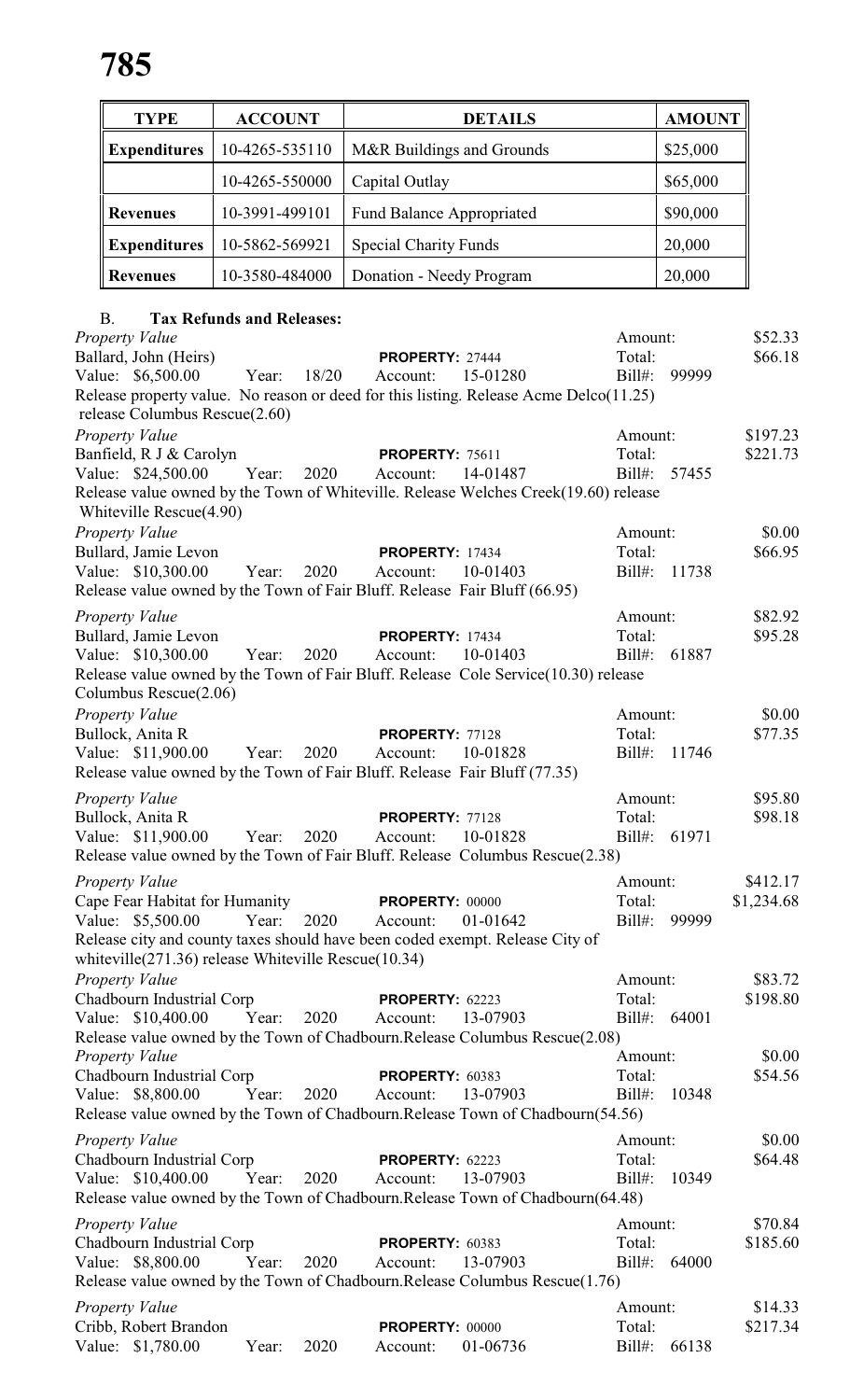Release value of SWMH. Sold Feb 2019. Release Williams Fire(1.07) release Columbus Rescue(.36) release late list(1.58) *Property Value* \$40.25 Floyd, Patsy **PROPERTY:** 18068 Total: \$46.25 Value: \$5,000.00 Year: 2020 Account: 10-05590 Bill#: 70546 Release owned by Town of Fair Bluff. Release Cole Service(5.00) release Columbus Rescue(1.00) *Property Value* \$32.50 Floyd, Patsy **PROPERTY:** 18068 Total: \$65.00 Value: \$5,000.00 Year: 2020 Account: 10-05590 Bill#: 11935 Release owned by Town of Fair Bluff. Release (32.50) *Property Value* \$34.62 Hemingway, Gerald Lamont **PROPERTY:** 25957 Total: \$149.93 Value: \$3,300.00 Year: 2019 Account: 13-05470 Bill#: 99999 Release value sold at tax sale. Sept 2019. Release Columbus Rescue(.86) release late list county(.83) release late list city(.62) release city of Chadbourn(26.66) *Property Value* \$248.34 J Cox Family Investments **PROPERTY:** 79395 Total: \$418.02<br>Value: \$23,170.00 Year: 2017 Account: 01-02091 Bill#: 79438 Value: \$23,170.00 Year: 2017 Account: 01-02091 Bill#: 79438 Release portion of value. Roof damage, no fence and depreciated asphalt Release Whiteville Rescue(6.17) release Whiteville City(163.51) *Property Value* \$0.00 Lennon, Zimbalist L. **PROPERTY:** 78495 Total: \$1.65 Value: \$1,000.00 Year: 2020 Account: 12-16163 Bill#: 83212 Release interest charged. Postmark accepted. Release (1.65) *Property Value* \$45.23 Little Earl Douglas & Cynthia W **PROPERTY:** 26760 Total: \$70.33 Value: \$26,760.00 Year: 2020 Account: 14-09360 Bill#: 83604 Release value owned by the Town of Whiteville. Release Welches Creek(20.08) release Whiteville Rescue(5.02) *Property Value* \$8.05 Mitchell, Roberta (Heirs) **PROPERTY:** 14731 Total: \$75.52 Value: \$0.00 Year: 2019 Account: 08-12800 Bill#: 15505 Release portion of value duble billed. Release St James(.60) release Columbus Rescue(.20) *Property Value* \$30.99 Reynolds, Denise L. **PROPERTY:** 26296 Total: \$48.19 Value: \$17,200.00 Year: 2020 Account: 14-01419 Bill#: 94232 Release value owned by the Town of Whiteville. Release Welches Creek(13.76) release Whiteville Rescue(3.44) *Property Value* \$0.00 Rooks, Jerome A & Barbara C **PROPERTY:** 98526 Total: \$0.00 Value: \$2,200.00 Year: 2020 Account: 10-00629 Bill#: 12326 Release owned by Town of Fair Bluff. Release(14.30) *Property Value* \$17.71 Rooks, Jerome A & Barbara C **PROPERTY**: 98526 Total: \$20.35 Value: \$2,200.00 Year: 2020 Account: 10-00629 Bill#: 95084 Release owned by Town of Fair Bluff. Release Cole Service(2.20) release Columbus Rescue(.44) *Property Value* \$43.47 Wayne Revonda Kaye **PROPERTY:** 88172 Total: \$48.87 Value: \$5,400.00 Year: 2020 Account: 14-01732 Bill#: 5777 Release value owned by the Town of Whiteville. Release Welches Creek(4.32) release Whiteville Rescue(1.08) *Property Value* 56.87 Williams, Michael C & Hettie G Smith **PROPERTY:** 97110 Total: \$6.87 Value: \$0.00 Year: 2020 Account: 13-00564 Bill#: 6982 Release discount charged in error. *Property Value* \$5.16 Williams, Michael C & Hettie G Smith **PROPERTY**: 97110 Total: \$5.16<br>Value: \$0.00 Year: 2020 Account: 13-00564 Bill#: 11545 Value: \$0.00 Year: 2020 Account: 13-00564 Bill#: 11545

Release discount charged in error. Release City of Chadbourn(5.16)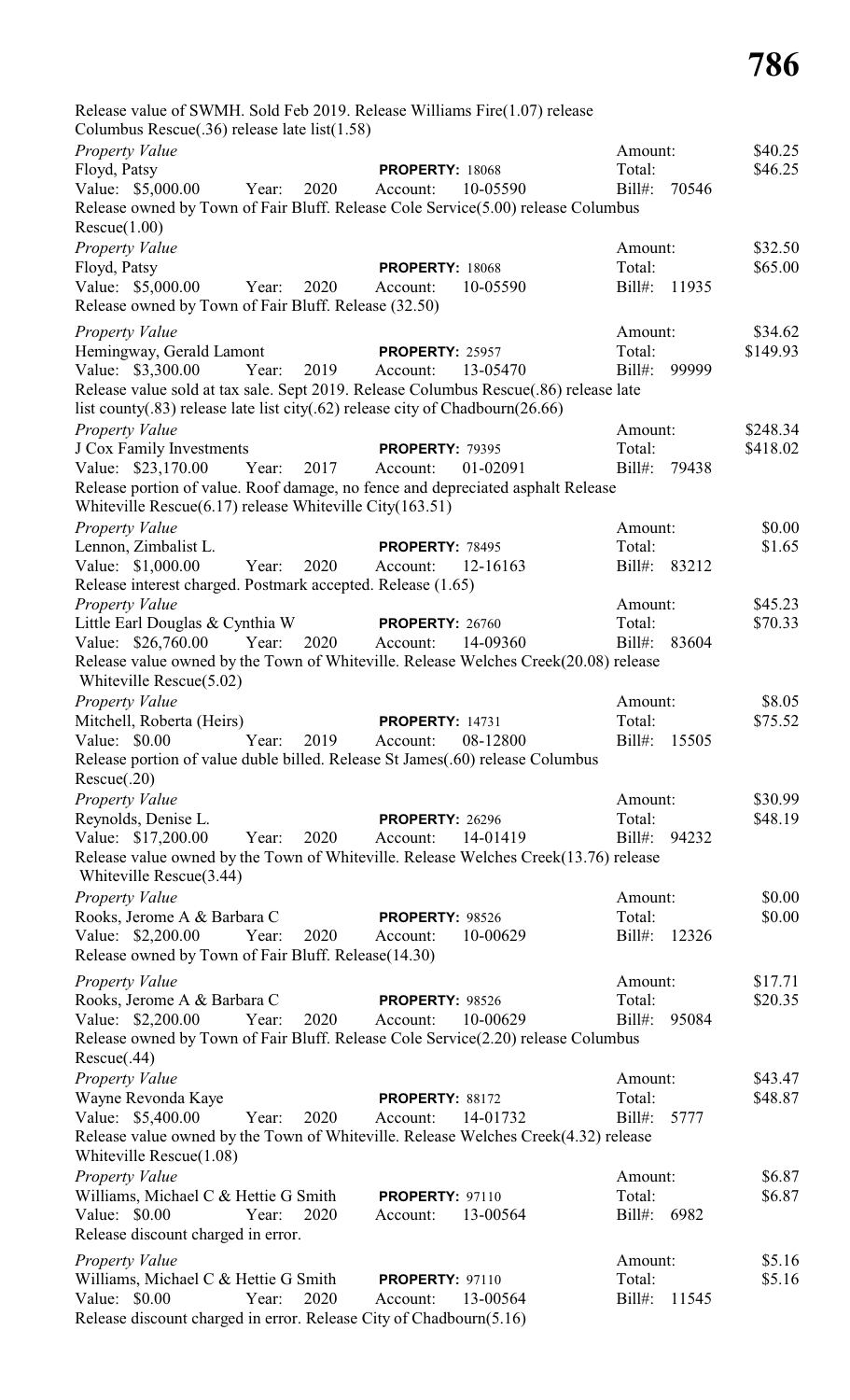| <b>Property Value</b><br>Young, Matthew Keith<br>Value: \$9,120.00<br>Release value of boat. Sold 5 years ago. Release North Whiteville (7.30) release<br>Columbus Rescue(1.83)                                              | Year: | 2020      | <b>PROPERTY: 89601</b><br>Account: | 05-02925 | Amount:<br>Total:<br>$Bill#$ : | 8661  | \$73.42<br>\$82.54   |
|------------------------------------------------------------------------------------------------------------------------------------------------------------------------------------------------------------------------------|-------|-----------|------------------------------------|----------|--------------------------------|-------|----------------------|
| Refunds<br>Ballard, Eleanor<br>Value: \$0.00<br>Refund taxes paid. Yrs 2010-2019. Refund Acme Delco(73.47) refund Columbus<br>Rescue(11.52) refund Columbus Rescue(11.52) refund interest(294.39) refund adv<br>costs(27.00) | Year: | 2010-     | PROPERTY: 27444<br>Account:        | 15-01280 | Amount:<br>Total:<br>$Bill#$ : | 99999 | \$517.90<br>\$924.28 |
| Refunds<br>Clewis, L C<br>Value: \$0.00                                                                                                                                                                                      | Year: | 2019      | PROPERTY: 99817<br>Account:        | 03-03380 | Amount:<br>Total:<br>$Bill#$ : | 92384 | \$0.00<br>\$200.00   |
| Refund user fee No can for 2019                                                                                                                                                                                              |       |           |                                    |          |                                |       |                      |
| Refunds<br>Griffin, Billy Ray&Bernice                                                                                                                                                                                        |       |           | PROPERTY: 79766                    |          | Amount:<br>Total:              |       | \$0.00<br>\$400.00   |
| Value: \$0.00<br>Refund user fees double billed.                                                                                                                                                                             | Year: | 18-19     | Account:                           | 09-12240 | $Bill#$ :                      | 99999 |                      |
| Refunds                                                                                                                                                                                                                      |       |           |                                    |          | Amount:                        |       | \$0.00               |
| L P S Farms Inc.                                                                                                                                                                                                             |       |           | <b>PROPERTY: 21484</b>             |          | Total:                         |       | \$400.00             |
| Value: \$0.00<br>Refund user fee. Vacant land.                                                                                                                                                                               | Year: | 18-19     | Account:                           | 12-14470 | $Bill#$ :                      | 9999  |                      |
| Refunds                                                                                                                                                                                                                      |       |           |                                    |          | Amount:                        |       | \$0.00               |
| Price, Alice Cox<br>Value: \$0.00<br>Refund user fee uses a commercial hauler.                                                                                                                                               | Year: | 2019      | PROPERTY: 00000<br>Account:        | 11-02648 | Total:<br>$Bill#$ :            | 20081 | \$113.00             |
|                                                                                                                                                                                                                              |       |           |                                    |          |                                |       |                      |
| Refunds<br>Price, Anthony Brian                                                                                                                                                                                              |       |           | PROPERTY: 7308                     |          | Amount:<br>Total:              |       | \$0.00<br>\$200.00   |
| Value: \$0.00<br>Refund user fees double listed.                                                                                                                                                                             | Year: | 2019      | Account:                           | 03-02529 | $Bill#$ :                      | 20089 |                      |
| Refunds                                                                                                                                                                                                                      |       |           |                                    |          | Amount:                        |       | \$0.00               |
| Trujillo Felix                                                                                                                                                                                                               |       |           | <b>PROPERTY: 13288</b>             |          | Total:                         |       | \$398.40             |
| Value: \$0.00<br>Refund user fees. Vacant Land                                                                                                                                                                               | Year: | 19-20     | Account:                           | 07-02438 | Bill#:                         | 9999  |                      |
| User Fee                                                                                                                                                                                                                     |       |           |                                    |          | Amount:                        |       | \$0.00               |
| Bartley, Aggie(Heirs)                                                                                                                                                                                                        |       |           | <b>PROPERTY: 88679</b>             |          | Total:                         |       | \$600.00             |
| Value: \$0.00<br>Release user fee mobile home listed to Lee Bartley Act#13-00939.                                                                                                                                            | Year: | 18-20     | Account:                           | 13-00335 | $Bill#$ :                      | 99999 |                      |
| User Fee                                                                                                                                                                                                                     |       |           |                                    |          | Amount:                        |       | \$0.00               |
| Bonsignore James Daniel                                                                                                                                                                                                      |       |           | <b>PROPERTY: 27370</b>             |          | Total:                         |       | \$600.00             |
| Value: $$0.00$<br>Release user fees. No structure on this property.                                                                                                                                                          | Year: | $18 - 20$ | Account:                           | 15-05433 | $Bill#$ :                      | 99999 |                      |
| User Fee                                                                                                                                                                                                                     |       |           |                                    |          | Amount:                        |       | \$0.00               |
| Carter, Marion Brown                                                                                                                                                                                                         |       |           | PROPERTY: 2862                     |          | Total:                         |       | \$400.00             |
| Value: \$0.00<br>Release user fee. SWMH unliveable.                                                                                                                                                                          | Year: | 2020      | Account:                           | 01-00712 | Bill#: 63499                   |       |                      |
| User Fee                                                                                                                                                                                                                     |       |           |                                    |          | Amount:                        |       | \$0.00               |
| County of Columbus                                                                                                                                                                                                           |       |           | <b>PROPERTY: 00000</b>             |          | Total:                         |       | \$200.00             |
| Value: \$0.00<br>Release user fee.                                                                                                                                                                                           | Year: | 2020      | Account:                           | 13-04949 | $Bill#$ :                      | 65615 |                      |
| User Fee                                                                                                                                                                                                                     |       |           |                                    |          | Amount:                        |       | \$0.00               |
| Cox Jonathan<br>Value: \$0.00<br>Release one can per NH.                                                                                                                                                                     | Year: | 2020      | PROPERTY: 2745<br>Account:         | 01-01977 | Total:<br>$Bill#$ :            | 65733 | \$113.00             |
| User Fee                                                                                                                                                                                                                     |       |           |                                    |          | Amount:                        |       | \$0.00               |
| Cox Jonathan                                                                                                                                                                                                                 |       |           | <b>PROPERTY: 75396</b>             |          | Total:                         |       | \$200.00             |
| Value: \$0.00<br>Release user fee home demolished.                                                                                                                                                                           | Year: | 2020      | Account:                           | 07-00416 | $Bill#$ :                      | 65737 |                      |
| User Fee<br>Cribb, Shelton & Shirley N                                                                                                                                                                                       |       |           | <b>PROPERTY: 15643</b>             |          | Amount:<br>Total:              |       | \$0.00<br>\$200.00   |
|                                                                                                                                                                                                                              |       |           |                                    |          |                                |       |                      |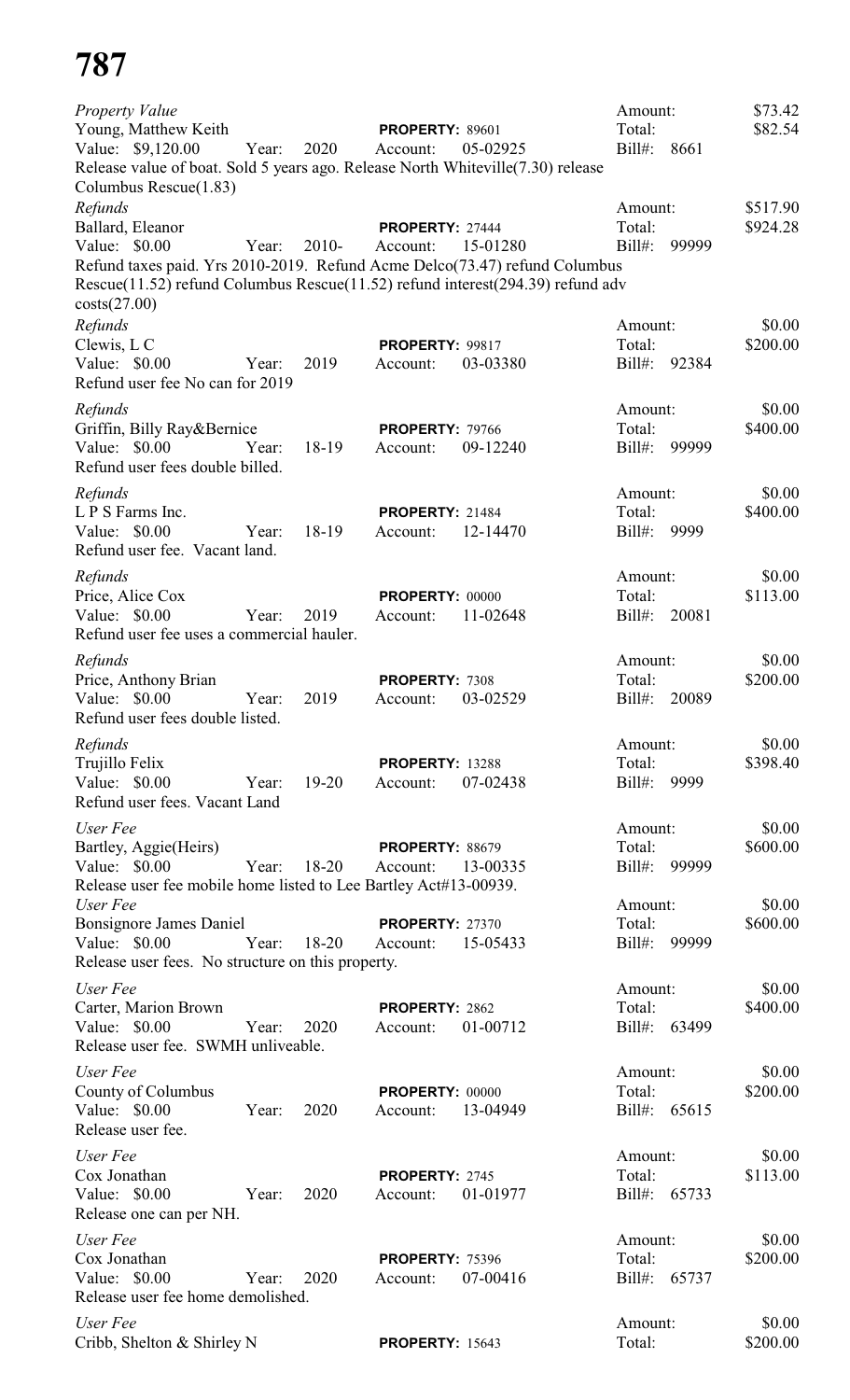| Value: \$0.00<br>Year:<br>Release user fee. Double billed.                             | 2020          | Account:                                    | 09-06240 | Bill#:                  | 66162        |                    |
|----------------------------------------------------------------------------------------|---------------|---------------------------------------------|----------|-------------------------|--------------|--------------------|
| User Fee<br>Fisher, Henry Harrison                                                     |               | <b>PROPERTY: 61654</b>                      |          | Amount:<br>Total:       |              | \$0.00<br>\$200.00 |
| Value: \$0.00<br>Release user fee. Uses a commercial hauler.                           | Year:<br>2020 | Account:                                    | 13-05770 | $Bill#$ :               | 70320        |                    |
| User Fee                                                                               |               |                                             |          | Amount:                 |              | \$0.00             |
| Foggan, Norman Jr<br>Value: \$0.00<br>Year:                                            | 2020          | <b>PROPERTY: 00000</b><br>Account:          | 01-00738 | Total:<br>Bill#: 70619  |              | \$800.00           |
| Release user fees. Fees billed on an account for a boat.                               |               |                                             |          |                         |              |                    |
| User Fee                                                                               |               |                                             |          | Amount:                 |              | \$0.00             |
| Formyduval, Mary Jeanette W<br>Value: \$0.00<br>Year:<br>Release user fee. Unliveable. | 2020          | PROPERTY: 6882<br>Account:                  | 03-07680 | Total:<br>Bill#: 70823  |              | \$200.00           |
| User Fee<br><b>G M Trees and Rentals</b>                                               |               | <b>PROPERTY: 00000</b>                      |          | Amount:<br>Total:       |              | \$0.00<br>\$400.00 |
| Value: \$0.00<br>Year:<br>Release user fees.                                           | 2020          | Account:                                    | 11-04561 | Bill#: 71828            |              |                    |
| User Fee                                                                               |               |                                             |          | Amount:                 |              | \$0.00             |
| Green, Clempson(Dec)<br>Value: \$0.00                                                  | 2020          | <b>PROPERTY: 00000</b>                      | 16-05941 | Total:<br>Bill#: 74603  |              | \$200.00           |
| Release user fee SWMH sold.                                                            | Year:         | Account:                                    |          |                         |              |                    |
| User Fee                                                                               |               |                                             |          | Amount:                 |              | \$0.00             |
| Green, Uldene Williamson                                                               |               | <b>PROPERTY: 94229</b>                      |          | Total:                  |              | \$200.00           |
| Value: \$0.00<br>Year:<br>Release user fee. Rebilled to prop#100746                    | 2020          | Account:                                    | 16-05938 | Bill#: 74782            |              |                    |
| User Fee                                                                               |               |                                             |          | Amount:                 |              | \$0.00             |
| Hayes, Herman Jr                                                                       |               | PROPERTY: 7145                              |          | Total:                  |              | \$400.00           |
| Value: \$0.00<br>Year:<br>Release user fees. Overbilled.                               | 2020          | Account:                                    | 03-10720 | $\text{Bill#:}$         | 99999        |                    |
| User Fee                                                                               |               |                                             |          | Amount:                 |              | \$0.00             |
| Inman Neil Craig<br>Value: \$0.00<br>Release user fee. Unliveable                      | Year: 2020    | <b>PROPERTY: 2703</b><br>Account: 01-46058  |          | Total:<br>Bill#: 79266  |              | \$200.00           |
| User Fee                                                                               |               |                                             |          | Amount:                 |              | \$0.00             |
| Jones, Doris Smith                                                                     |               | PROPERTY: 81448                             |          | Total:                  |              | \$200.00           |
| Value: \$0.00<br>Release user fee. Vacant land                                         | Year: 2020    | Account: 07-00905                           |          | Bill#: 80943            |              |                    |
| User Fee                                                                               |               |                                             |          | Amount:                 |              | \$0.00             |
| L P S Farms                                                                            | 2020          | <b>PROPERTY: 25756</b>                      |          | Total:                  |              | \$200.00           |
| Value: \$0.00 Year:<br>Release user fee. Vacant land                                   |               | Account: 13-22757                           |          | Bill#: 82286            |              |                    |
| User Fee                                                                               |               |                                             |          | Amount:                 |              | \$0.00             |
| L P S Farms Inc.                                                                       |               | <b>PROPERTY: 21484</b>                      |          | Total:                  |              | \$200.00           |
| Value: \$0.00 Year:<br>Release user fee. Vacant land.                                  | 2020          | Account: 12-14470                           |          | Bill#: 82301            |              |                    |
| User Fee                                                                               |               |                                             |          | Amount:                 |              | \$0.00             |
| Lewis, Everett Dunbar                                                                  |               | <b>PROPERTY: 29116</b>                      |          | Total:                  |              | \$400.00           |
| Value: \$0.00 Year:<br>Release user fee on both cans.<br>User Fee                      | 2020          | Account: 15-00218                           |          | Bill#: 83367<br>Amount: |              | \$0.00             |
| Lookabill Family Irrevocable Asset                                                     |               | <b>PROPERTY: 30501</b>                      |          | Total:                  |              | \$200.00           |
| Value: $$0.00$<br>Year:<br>Release user fee. Farm land.                                | 2020          | Account: 16-02926                           |          | Bill#: 84334            |              |                    |
| User Fee                                                                               |               |                                             |          | Amount:                 |              | \$0.00             |
| McKeithan Michael Scott<br>Value: \$0.00                                               | Year:<br>2018 | <b>PROPERTY: 92752</b><br>Account: 03-05318 |          | Total:<br>Bill#: 20363  |              | \$200.00           |
| Release one user fee. Dbilled.                                                         |               |                                             |          |                         |              |                    |
| User Fee<br>Price, Anthony Brian                                                       |               | PROPERTY: 7308                              |          | Amount:<br>Total:       |              | \$0.00<br>\$200.00 |
| Value: \$0.00                                                                          | Year: 2020    | Account:                                    | 03-02529 |                         | Bill#: 92708 |                    |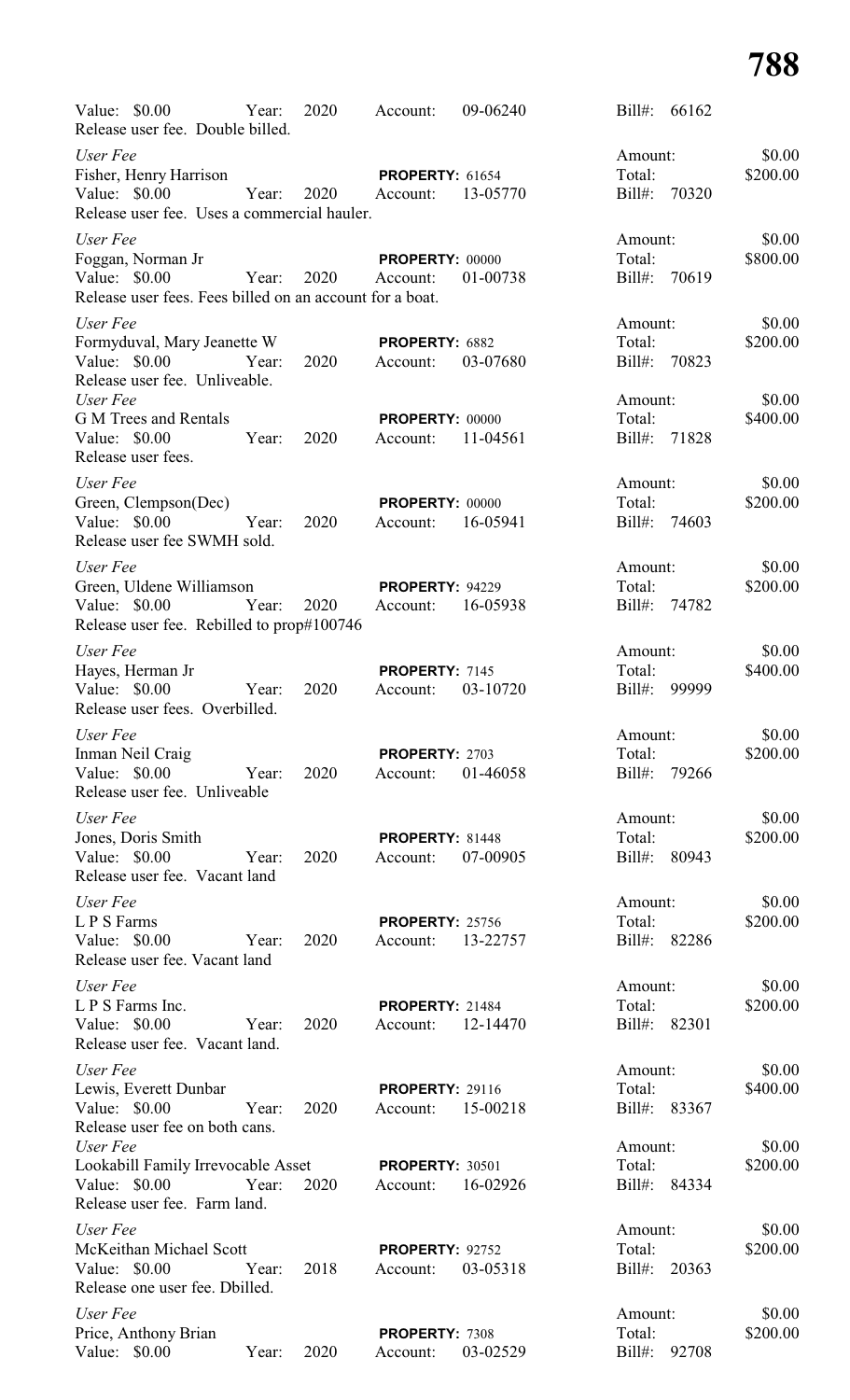| Release user fee. Dblisted.                                                              |       |       |                                     |          |                                   |       |                    |
|------------------------------------------------------------------------------------------|-------|-------|-------------------------------------|----------|-----------------------------------|-------|--------------------|
| User Fee<br>Price, Danny Joe (II)<br>Value: $$0.00$<br>Release user fee. Vacant          | Year: | 2020  | <b>PROPERTY: 21008</b><br>Account:  | 12-01030 | Amount:<br>Total:<br>$Bill#$ :    | 92727 | \$0.00<br>\$200.00 |
| User Fee<br>Reaves, Debbie<br>Value: $$0.00$<br>Release user fee. Home burned in 2017.   | Year: | 2020  | <b>PROPERTY: 79176</b><br>Account:  | 11-04555 | Amount:<br>Total:<br>$Bill#$ :    | 93733 | \$0.00<br>\$200.00 |
| User Fee                                                                                 |       |       |                                     |          | Amount:                           |       | \$0.00             |
| Rouse, Marjorie<br>Value: $$0.00$<br>Release user fee. Vacant land                       | Year: | 2020  | <b>PROPERTY: 100903</b><br>Account: | 14-00728 | Total:<br>Bill#: 95203            |       | \$200.00           |
| User Fee<br>Scott, Tonya<br>Value: \$0.00<br>Release user fee. Vacant land.              | Year: | 2020  | PROPERTY: 84477<br>Account:         | 06-01458 | Amount:<br>Total:<br>$Bill#$ :    | 96030 | \$0.00<br>\$200.00 |
|                                                                                          |       |       |                                     |          |                                   |       |                    |
| User Fee<br>Singletary, Maudie L. ETAL<br>Value: \$0.00<br>Release user fee. Home vacant | Year: | 2019  | PROPERTY: 24728<br>Account:         | 13-22760 | Amount:<br>Total:<br>$Bill#$ :    | 24779 | \$0.00<br>\$113.00 |
| User Fee                                                                                 |       |       |                                     |          | Amount:                           |       | \$0.00             |
| Smith Rodney<br>Value: \$0.00                                                            | Year: | 2020  | <b>PROPERTY: 00000</b><br>Account:  | 06-04854 | Total:<br>$Bill#$ :               | 98510 | \$200.00           |
| Release user fee. Vacant and unliveable<br>User Fee                                      |       |       |                                     |          | Amount:                           |       | \$0.00             |
| Soles, Lorena Jordan<br>Value: $$0.00$<br>Release user fee. Dbilled.                     | Year: | 2020  | <b>PROPERTY: 24172</b><br>Account:  | 13-00346 | Total:<br>Bill#: 98842            |       | \$200.00           |
| User Fee                                                                                 |       |       |                                     |          | Amount:                           |       | \$0.00             |
| Thompson, Audrey Lynne<br>Value: $$0.00$<br>Release user fee. No power                   | Year: | 2020  | <b>PROPERTY: 12890</b><br>Account:  | 07-04561 | Total:<br>Bill#: 2174             |       | \$200.00           |
| User Fee                                                                                 |       |       |                                     |          |                                   |       | \$0.00             |
| Timberlake Farms LLC<br>Value: \$0.00<br>Release user fee.                               | Year: | 2020  | <b>PROPERTY: 00000</b><br>Account:  | 06-01962 | Amount:<br>Total:<br>Bill#: 50049 |       | \$200.00           |
| User Fee<br>Town of Fair Bluff<br>Value: \$0.00<br>Release both cans.                    | Year: | 2020  | <b>PROPERTY: 00000</b><br>Account:  | 10-50115 | Amount:<br>Total:<br>Bill#: 2897  |       | \$0.00<br>\$226.00 |
| User Fee                                                                                 |       |       |                                     |          | Amount:                           |       | \$0.00             |
| Town of Fair Bluff<br>Value: \$0.00<br>Release user fee.                                 | Year: | 2020  | <b>PROPERTY: 00000</b><br>Account:  | 10-50105 | Total:<br>Bill#: 2896             |       | \$113.00           |
| User Fee                                                                                 |       |       |                                     |          | Amount:                           |       | \$0.00             |
| Ward, Eric Daniel & rossie Ward<br>Value: \$0.00<br>Release user fee. Unliveable.        | Year: | 2020  | <b>PROPERTY: 61658</b><br>Account:  | 13-05233 | Total:<br>Bill#: 4660             |       | \$200.00           |
| User Fee                                                                                 |       |       |                                     |          | Amount:                           |       | \$0.00             |
| Whaley, Beverly<br>Value: \$0.00<br>Release user fee. Vacant land.                       | Year: | 2020  | PROPERTY: 96808<br>Account:         | 01-07745 | Total:<br>Bill#: 6078             |       | \$200.00           |
| User Fee                                                                                 |       |       |                                     |          | Amount:                           |       | \$0.00             |
| White, Jerry R (Jr)<br>Value: \$0.00<br>Release user fees. Home burned.                  | Year: | $16-$ | <b>PROPERTY: 82107</b><br>Account:  | 14-02623 | Total:<br>$Bill#$ :               | 99999 | \$611.00           |
| User Fee                                                                                 |       |       |                                     |          | Amount:                           |       | \$0.00             |
| Williams, J C<br>Value: \$0.00<br>Release user fee. Vacant land.                         | Year: | 2020  | <b>PROPERTY: 16180</b><br>Account:  | 09-33540 | Total:<br>Bill#:                  | 6854  | \$200.00           |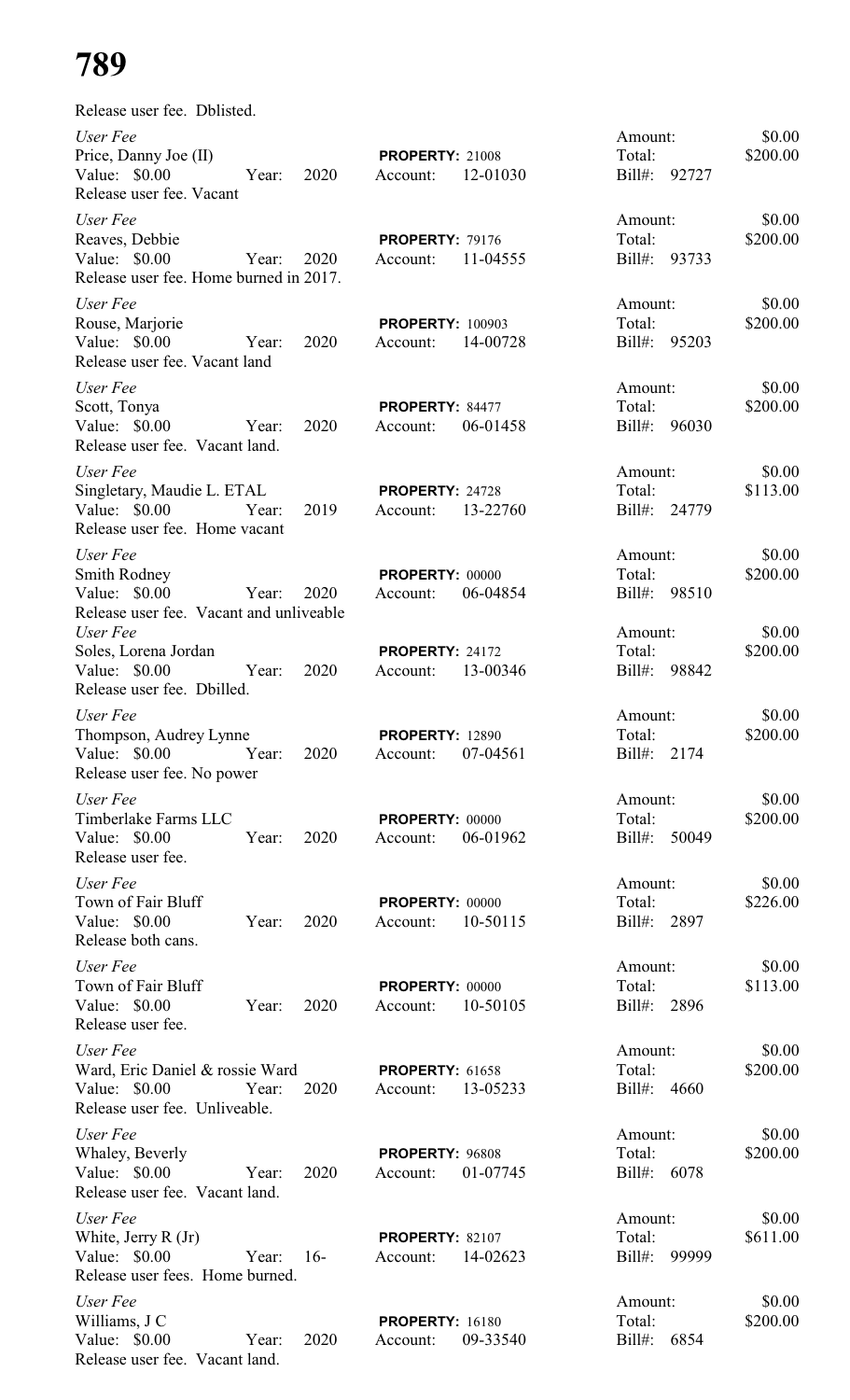| User Fee<br>Williams, Patricia<br>Value: $$0.00$<br>Release user fee. Property condemned. | Year: | 18-20 | <b>PROPERTY: 79928</b><br>Account: | 13-44123 | Amount:<br>Total:<br>99999<br>$\text{Bill}$ | \$0.00<br>\$600.00 |
|-------------------------------------------------------------------------------------------|-------|-------|------------------------------------|----------|---------------------------------------------|--------------------|
| User Fee                                                                                  |       |       |                                    |          | Amount:                                     | \$0.00             |
| Young, Aletha Campbell                                                                    |       |       | <b>PROPERTY: 100722</b>            |          | Total:                                      | \$200.00           |
| Value: $$0.00$                                                                            | Year: | 2020  | Account:                           | 14-05901 | $Bill#$ :<br>8583                           |                    |
| Release user fee. Double billed.                                                          |       |       |                                    |          |                                             |                    |

## **Agenda Item #16: COMMENTS:**

Chairman Bullard opened the floor for comments. The following spoke.

#### A. **Department Manager:**

**Algernon McKenzie** - I would like to thank you for the change in the Bereavement Policy.

#### B. **Board of Commissioners:**

- 1. **Commissioner Coleman:** stated everyone needs to be careful with the COVID-19 virus.
- 2. **Commissioner McDowell:** stated the following: -Goshen is no longer on the list for COVID-19 tests; -Our annual meetings with the schools have went well; -Two (2) schools have presented their requests, and I think we will help as much as we can.
- 3. **Commissioner Watts:** stated the following: -We need to help all we can with the vaccines for the elderly; -We have had some good workshops; **and** -I think we will help all we can with our schools.

## 4. **Commissioner Byrd:** stated the following:

-I am sorry that I could not attend the workshop;

-We are not receiving our adequate share of the COVID-19 vaccines;

-We need to modify the document that is creating problems for an 87 year old lady that wants to deed her property to her children;

-I am pleased to hear the employee evaluations were deferred; **and**

-The roads in Columbus County are in terrible shape, and we need to address this matter.

#### **MOTION:**

Commissioner Byrd made a motion to send a letter to the North Carolina Department of Transportation addressing the severe problem we are experiencing with our roads, seconded by Commissioner McDowell. The motion unanimously passed.

5. **Vice Chairman McMillian:** stated the following: -Stay safe with the COVID-19 virus; -The ditches in Columbus County need to be cleaned; and -There is excessive trash in our ditches.

## **RECESS REGULAR SESSION and enter into CLOSED SESSION in ACCORDANCE with N.C.G.S. § 143-318.11 (a) (3) ATTORNEY-CLIENT PRIVILEGE, (4) ECONOMIC DEVELOPMENT, (5) (i) REAL ESTATE, and (6) PERSONNEL:**

At 8:05 P.M., Commissioner Byrd made a motion to recess Regular Session and enter into Closed Session in accordance with N.C.G.S. § 143-318.11(a) (3) Attorney-Client Privilege, (4) Economic Development, (5) (i) Real Estate, and (6) Personnel, after a five (5) minute recess, seconded by Commissioner McDowell. The motion unanimously passed.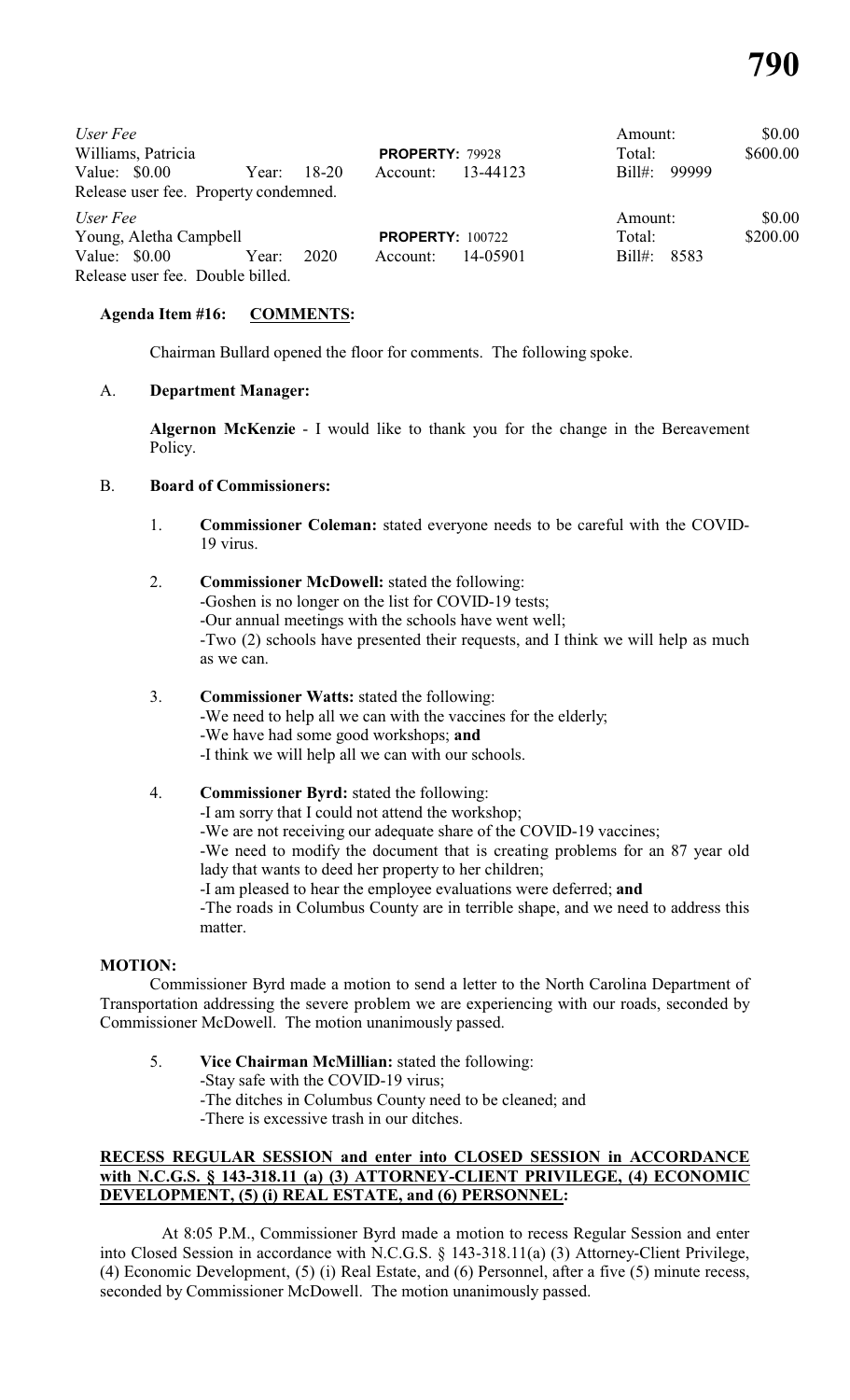## **Agenda Item #17: CLOSED SESSION in ACCORDANCE with N.C.G.S. § 143- 318.11(a) (3) ATTORNEY-CLIENT PRIVILEGE, (4) ECONOMIC DEVELOPMENT, (5) (i) REAL ESTATE, and (6) PERSONNEL.**

No official action was taken.

# **ADJOURN CLOSED SESSION and resume REGULAR SESSION:**

At 9:43 P.M., Commissioner Byrd made a motion to adjourn Closed Session and resume Regular Session, seconded by Commissioner Smith. The motion unanimously passed.

#### **READING and APPROVAL of CLOSED SESSION GENERAL ACCOUNT:**

Chairman Bullard requested that Amanda Prince, County Attorney, to orally read the Closed Session General Account. Ms. Prince orally read the following: *"The County Commissioners discussed Economic Development and property acquisition with Dr. Gary Lanier. The County Commissioners discussed property acquisition with Amanda Prince. The County Commissioners discussed personnel matters. No action was taken."*

Commissioner Byrd made a motion to approve the Closed Session General Account, seconded by Commissioner McDowell. The motion unanimously passed.

#### **Agenda Item #18: ADJOURNMENT:**

At 9:45 P.M., Commissioner McDowell made a motion to adjourn, seconded by Commissioner Byrd. The motion unanimously passed.

#### **APPROVED:**

**\_\_\_\_\_\_\_\_\_\_\_\_\_\_\_\_\_\_\_\_\_\_\_\_\_\_\_\_ \_\_\_\_\_\_\_\_\_\_\_\_\_\_\_\_\_\_\_\_\_\_\_\_\_\_\_\_\_\_\_\_\_\_\_\_ JUNE B. HALL, Clerk to Board JEROME McMILLIAN, Vice Chairman**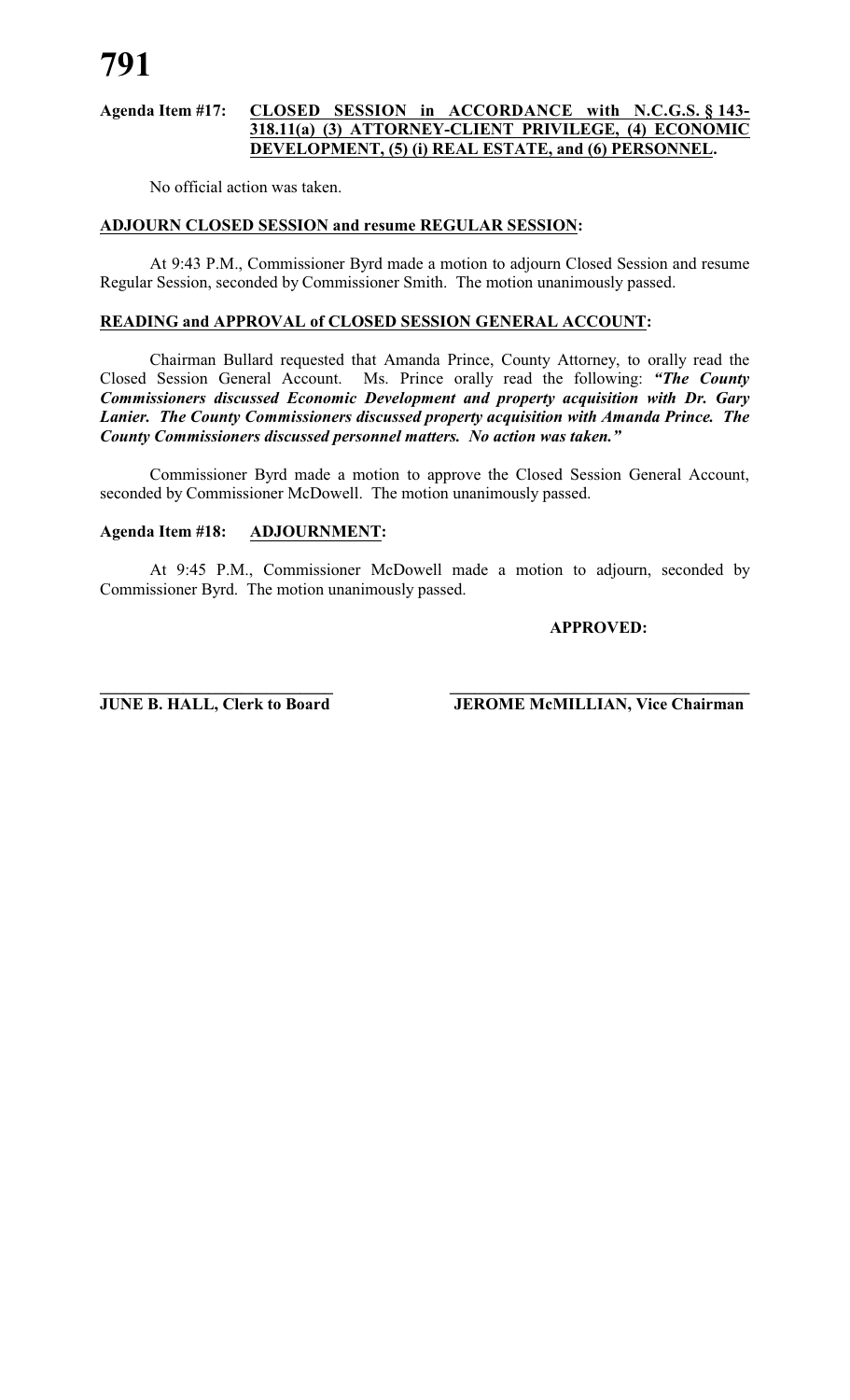The Honorable Columbus County Commissioners met on the above stated date and at the above stated time in the DempseyB. HerringCourthouse Annex, 112 West Smith Street, Whiteville, North Carolina 28472, for the purpose to act as the Columbus County Water and Sewer District I Board.

### **COMMISSIONERS PRESENT: APPOINTEES PRESENT:**

Chris Smith June B. Hall, **Clerk to the Board** Giles E. Byrd **Bobbie Faircloth, Finance Officer** Lavern Coleman Brent Watts Charles T. McDowell

Jerome McMillian, Vice Chairman Amanda B. Prince, County Attorney

### **COMMISSIONER ABSENT:**

Ricky Bullard, **Chairman/Interim County Manager**

### **MEETING CALLED TO ORDER:**

At 7:51 P.M., Vice Chairman Jerome McMillian called the **combination meeting** of Columbus County Water and Sewer Districts I, II, III, IV and V Board Meeting to order.

#### **Agenda Item#14: COLUMBUSCOUNTY WATER and SEWER DISTRICTS I, II, III, IV and V BOARD MEETING MINUTES:**

February 01, 2021 Columbus County Water and Sewer Districts I, II, III, IV and V Board Meeting **(5 Sets)**

Commissioner Byrd made a motion to approve the February 01, 2021 Columbus County Water and Sewer District I Board Meeting Minutes, as presented, seconded by Commissioner Smith. The motion unanimously passed.

### **ADJOURNMENT:**

At 7:52 P.M., Commissioner Byrd made a motion to adjourn, seconded by Commissioner Smith. The motion unanimously passed.

### **APPROVED:**

**\_\_\_\_\_\_\_\_\_\_\_\_\_\_\_\_\_\_\_\_\_\_\_\_\_\_\_\_ \_\_\_\_\_\_\_\_\_\_\_\_\_\_\_\_\_\_\_\_\_\_\_\_\_\_\_\_\_\_\_\_\_\_\_\_**

**JUNE B. HALL, Clerk to Board JEROME McMILLIAN, Vice Chairman**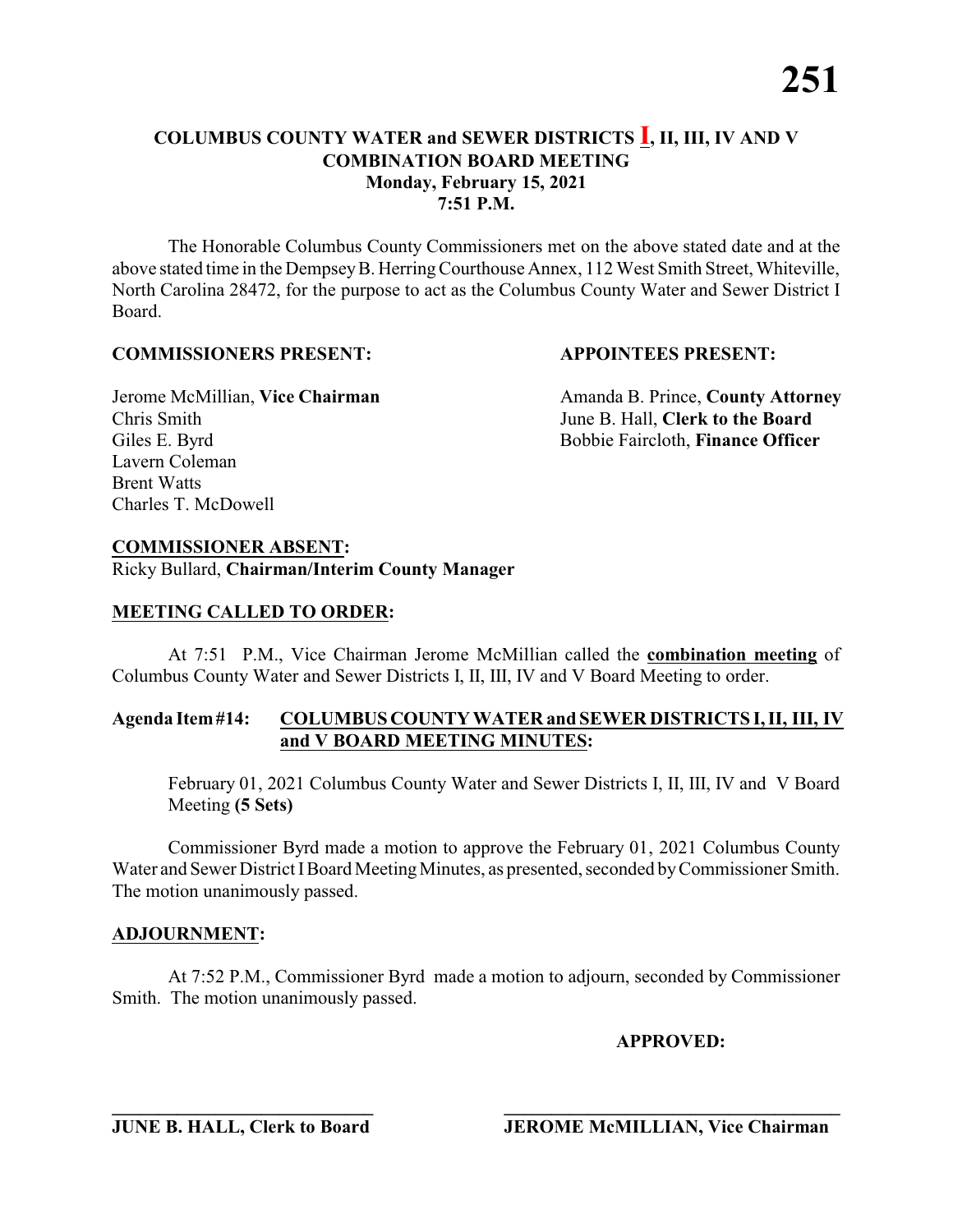The Honorable Columbus County Commissioners met on the above stated date and at the above stated time in the DempseyB. HerringCourthouse Annex, 112 West Smith Street, Whiteville, North Carolina 28472, for the purpose to act as the Columbus County Water and Sewer District II Board.

#### **COMMISSIONERS PRESENT: APPOINTEES PRESENT:**

Chris Smith June B. Hall, **Clerk to the Board** Giles E. Byrd **Bobbie Faircloth, Finance Officer** Lavern Coleman Brent Watts Charles T. McDowell

Jerome McMillian, Vice Chairman Amanda B. Prince, County Attorney

#### **COMMISSIONER ABSENT:**

Ricky Bullard, **Chairman/Interim County Manager**

#### **MEETING CALLED TO ORDER:**

At 7:51 P.M., Vice Chairman Jerome McMillian called the **combination meeting** of Columbus County Water and Sewer Districts I, II, III, IV and V Board Meeting to order.

#### **Agenda Item#14: COLUMBUSCOUNTY WATER and SEWER DISTRICTS I, II, III, IV and V BOARD MEETING MINUTES:**

February 01, 2021 Columbus County Water and Sewer Districts I, II, III, IV and V Board Meeting **(5 Sets)**

Commissioner Byrd made a motion to approve the February 01, 2021 Columbus County Water and Sewer District II Board Meeting Minutes, as presented, seconded by Commissioner Smith. The motion unanimously passed.

#### **ADJOURNMENT:**

At 7:52 P.M., Commissioner Byrd made a motion to adjourn, seconded by Commissioner Smith. The motion unanimously passed.

#### **APPROVED:**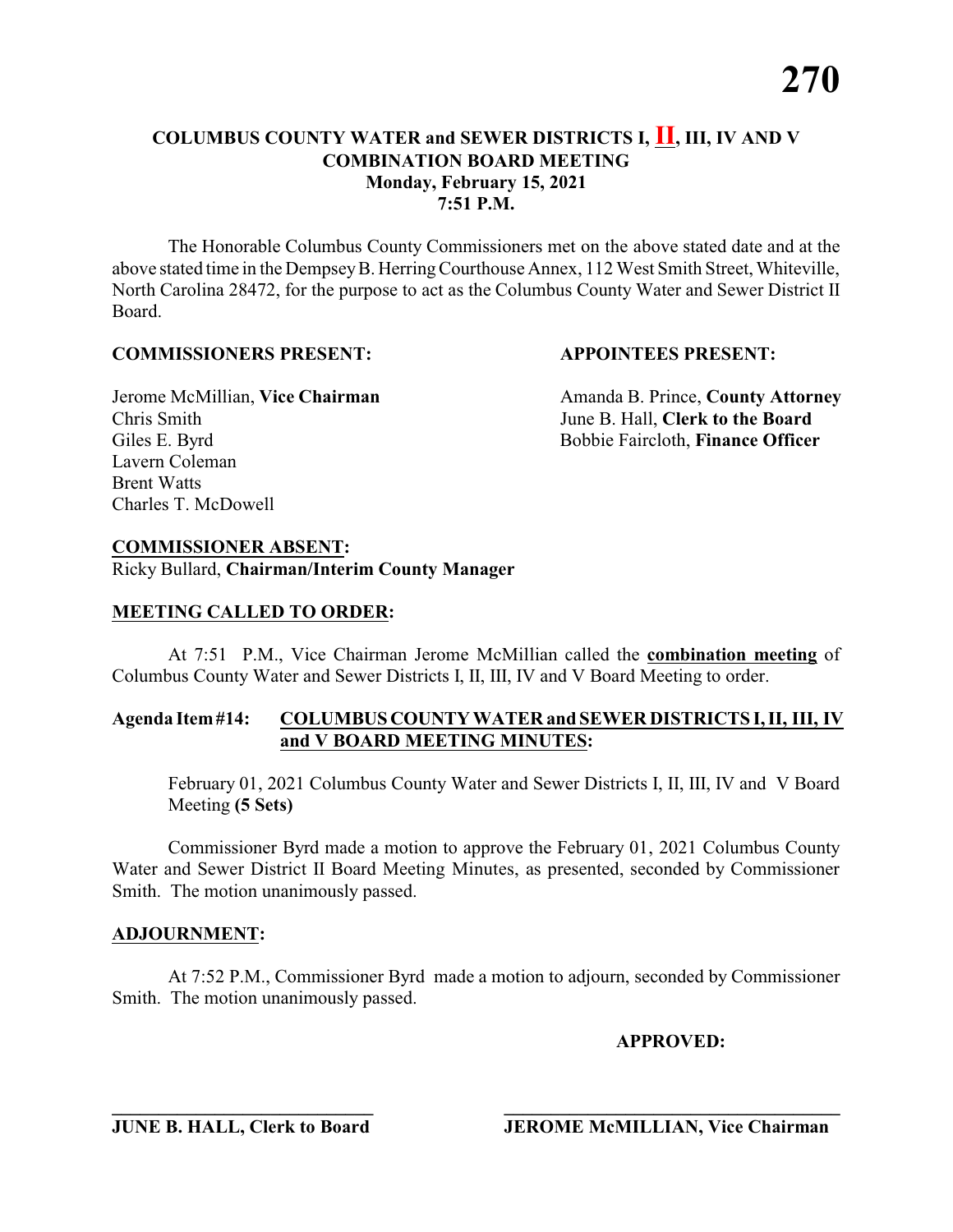The Honorable Columbus County Commissioners met on the above stated date and at the above stated time in the DempseyB. HerringCourthouse Annex, 112 West Smith Street, Whiteville, North Carolina 28472, for the purpose to act as the Columbus County Water and Sewer District III Board.

### **COMMISSIONERS PRESENT: APPOINTEES PRESENT:**

Chris Smith June B. Hall, **Clerk to the Board** Giles E. Byrd **Bobbie Faircloth, Finance Officer** Lavern Coleman Brent Watts Charles T. McDowell

Jerome McMillian, Vice Chairman Amanda B. Prince, County Attorney

# **COMMISSIONER ABSENT:**

Ricky Bullard, **Chairman/Interim County Manager**

### **MEETING CALLED TO ORDER:**

At 7:51 P.M., Vice Chairman Jerome McMillian called the **combination meeting** of Columbus County Water and Sewer Districts I, II, III, IV and V Board Meeting to order.

#### **Agenda Item#14: COLUMBUSCOUNTY WATER and SEWER DISTRICTS I, II, III, IV and V BOARD MEETING MINUTES:**

February 01, 2021 Columbus County Water and Sewer Districts I, II, III, IV and V Board Meeting **(5 Sets)**

Commissioner Byrd made a motion to approve the February 01, 2021 Columbus County Water and Sewer District III Board Meeting Minutes, as presented, seconded by Commissioner Smith. The motion unanimously passed.

### **ADJOURNMENT:**

At 7:52 P.M., Commissioner Byrd made a motion to adjourn, seconded by Commissioner Smith. The motion unanimously passed.

### **APPROVED:**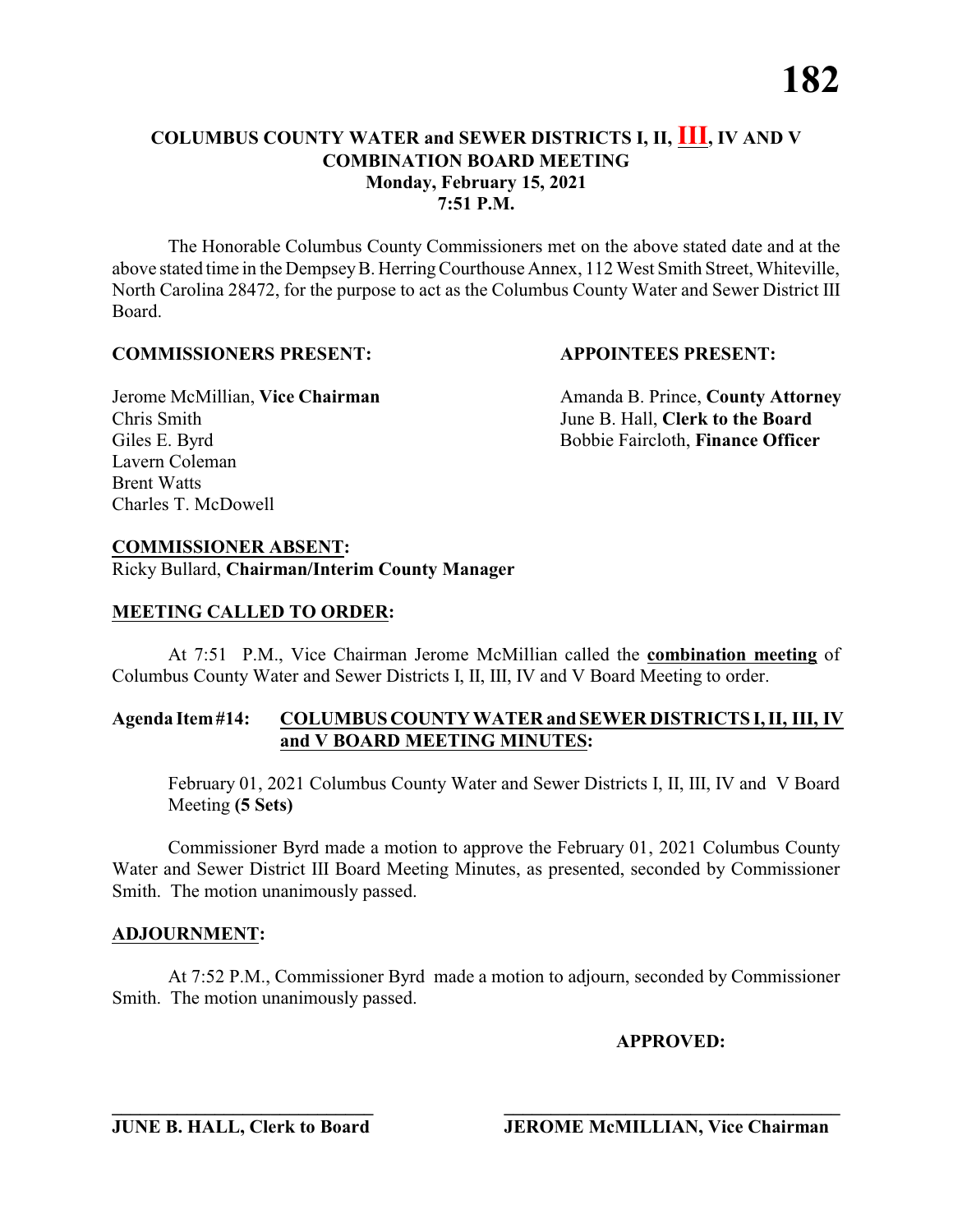The Honorable Columbus County Commissioners met on the above stated date and at the above stated time in the DempseyB. HerringCourthouse Annex, 112 West Smith Street, Whiteville, North Carolina 28472, for the purpose to act as the Columbus County Water and Sewer District IV Board.

### **COMMISSIONERS PRESENT: APPOINTEES PRESENT:**

Chris Smith June B. Hall, **Clerk to the Board** Giles E. Byrd **Bobbie Faircloth, Finance Officer** Lavern Coleman Brent Watts Charles T. McDowell

Jerome McMillian, Vice Chairman Amanda B. Prince, County Attorney

### **COMMISSIONER ABSENT:**

Ricky Bullard, **Chairman/Interim County Manager**

#### **MEETING CALLED TO ORDER:**

At 7:51 P.M., Vice Chairman Jerome McMillian called the **combination meeting** of Columbus County Water and Sewer Districts I, II, III, IV and V Board Meeting to order.

#### **Agenda Item#14: COLUMBUSCOUNTY WATER and SEWER DISTRICTS I, II, III, IV and V BOARD MEETING MINUTES:**

February 01, 2021 Columbus County Water and Sewer Districts I, II, III, IV and V Board Meeting **(5 Sets)**

Commissioner Byrd made a motion to approve the February 01, 2021 Columbus County Water and Sewer District IV Board Meeting Minutes, as presented, seconded by Commissioner Smith. The motion unanimously passed.

#### **ADJOURNMENT:**

At 7:52 P.M., Commissioner Byrd made a motion to adjourn, seconded by Commissioner Smith. The motion unanimously passed.

#### **APPROVED:**